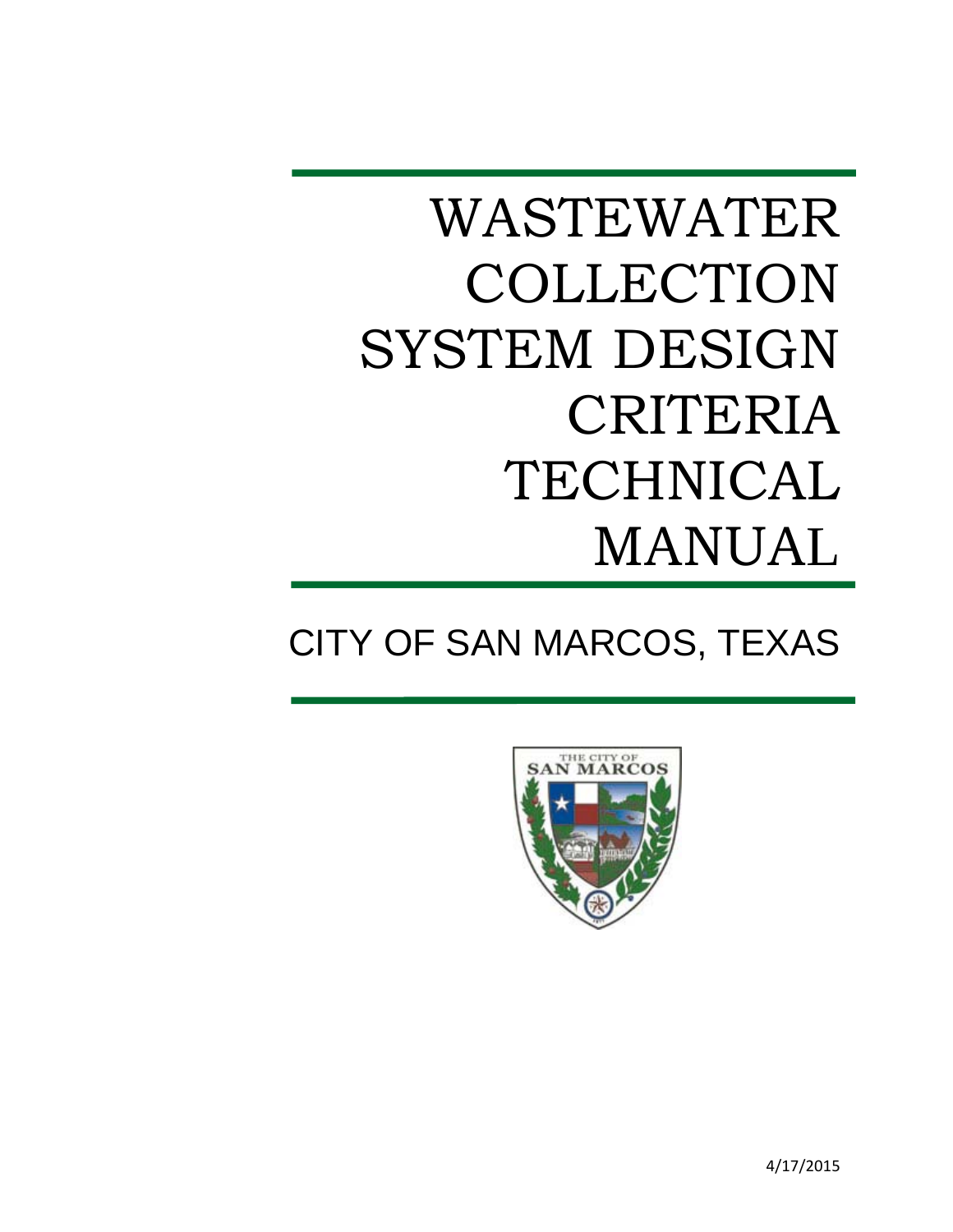### **Table of Contents**

| 1.1  |       |  |  |  |
|------|-------|--|--|--|
| 1.2  |       |  |  |  |
|      | 1.2.1 |  |  |  |
|      | 1.2.2 |  |  |  |
|      | 1.2.3 |  |  |  |
| 1.3  |       |  |  |  |
| 1.4  |       |  |  |  |
| 1.5  |       |  |  |  |
| 1.6  | 6     |  |  |  |
| 1.7  |       |  |  |  |
| 1.8  |       |  |  |  |
|      | 1.8.1 |  |  |  |
|      | 1.8.2 |  |  |  |
| 1.9  |       |  |  |  |
| 1.10 |       |  |  |  |
| 1.11 |       |  |  |  |
| 1.12 |       |  |  |  |
| 1.13 |       |  |  |  |
| 1.14 |       |  |  |  |

## **Tables**

| Table 1.8.2 – 1. Carrier Pipe Diameter and Casing Pipe Diameters Minimum Thickness 9 |  |
|--------------------------------------------------------------------------------------|--|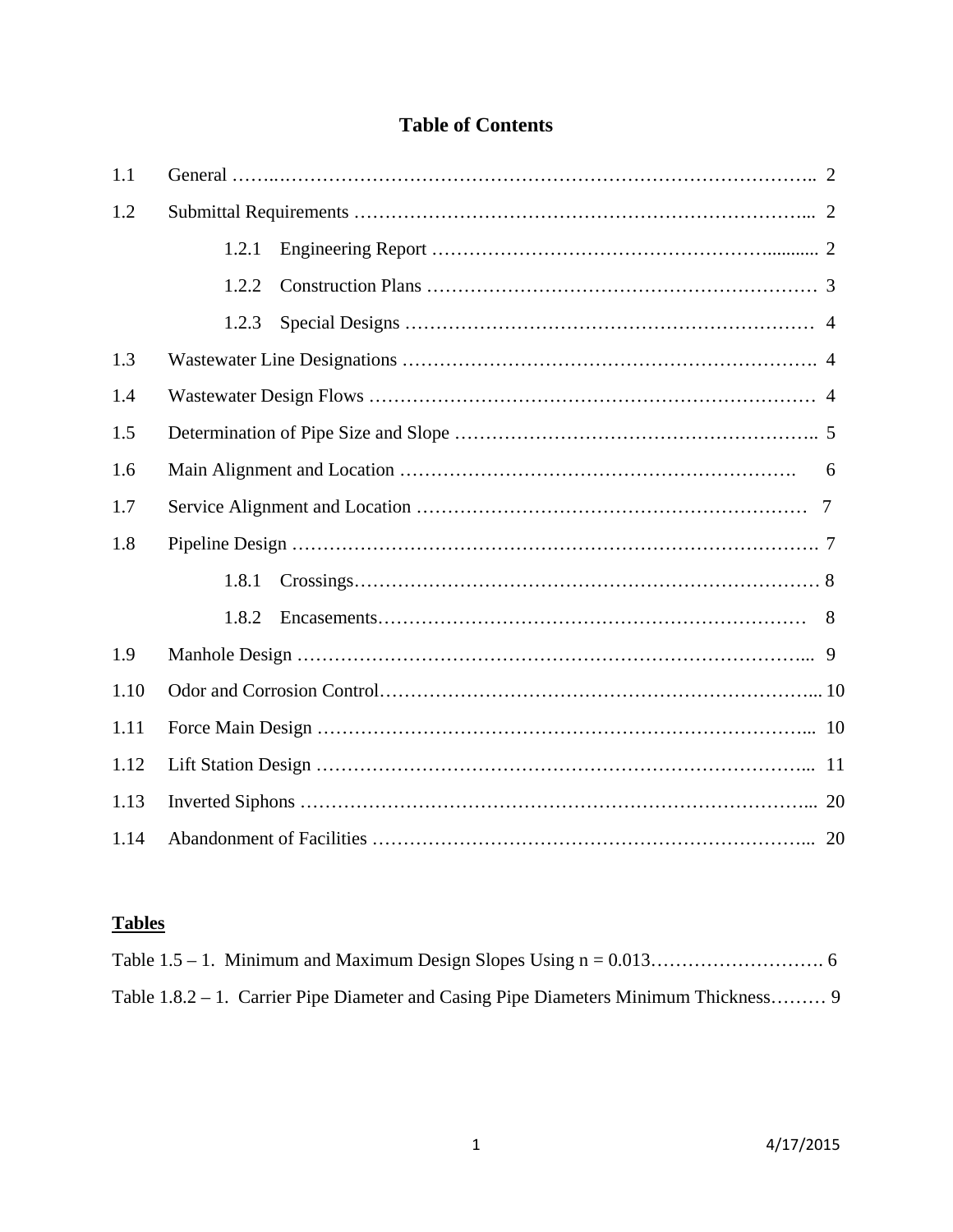#### **WASTEWATER COLLECTION SYSTEM DESIGN CRITERIA TECHNICAL MANUAL**

#### **1.1 General**

This technical manual presents criteria, standards and regulations related to the design of wastewater collection system facilities for general development within the City of San Marcos wastewater service area. The material is directed to the competent design professional and establishes minimum design criteria. Additional requirements for individual wastewater facilities may be imposed by the City of San Marcos as conditions warrant.

Designs for wastewater collection system construction and improvements shall conform to the most recent edition of 30 TAC Chapter 217 of the Texas Commission on Environmental Quality (TCEQ) and also Chapter 213 for development in the Edwards Aquifer Zone. Any unintended conflicts between the City of San Marcos and the TCEQ criteria will be resolved by the Engineering & Capital Improvements Director.

NOTE: If construction has not begun on the facility within one (1) year of the approval date, plans must be resubmitted for approval and must include all criteria in effect at the time resubmitted.

The following words and terms, when used in this manual, have the following meanings.

**Private Wastewater Facilities** – Privately owned and maintained wastewater infrastructure including piping and on site lift stations and associated equipment which conveys wastewater from private property to the public wastewater system. The break in jurisdiction between public and private facilities is at the edge of ROW or easement.

**Public Wastewater Facilities** – Publicly owned and maintained wastewater infrastructure which serves more than one parcel, residence, business or facility and is located in a public easement, right-of-way, or publicly owned property.

**COSM** – City of San Marcos representative as deemed appropriate by the Engineering & Capital Improvements Director

#### **1.2 Submittal Requirements**

#### **1.2.1 Engineering Report**

The Design Engineer shall submit the following information with all wastewater designs:

- Wastewater Design Report showing that the proposed improvements meet the flow requirements of this manual including, but not limited to the following items when applicable:
	- o System capacity required (flow to system) and flow development including: calculations, flow measurement data, and future flow data for the project as well as estimates for future development within the sewer shed based on the best available information
	- o Spreadsheet model or calculations of existing wastewater lines for a minimum of 0.25 miles from the start of improvements using Manning's formula showing flow capacity of existing lines (using recent field survey, As-Built drawings, COSM GIS numbers for manholes, existing pipe sizes, length between manholes, slope, flowline in and out of each manhole, manhole rim elevation, manning's N, at a minimum)
	- o Spreadsheet model or calculations of proposed wastewater lines for a minimum of 0.25 miles from the start of improvements using Manning's formula showing design flow, flow capacity of proposed lines (using recent field survey; COSM GIS numbers for manholes; proposed: pipe sizes, length between manholes, slope, flowline in and out of each manhole, manhole rim elevation, manning's N, at a minimum)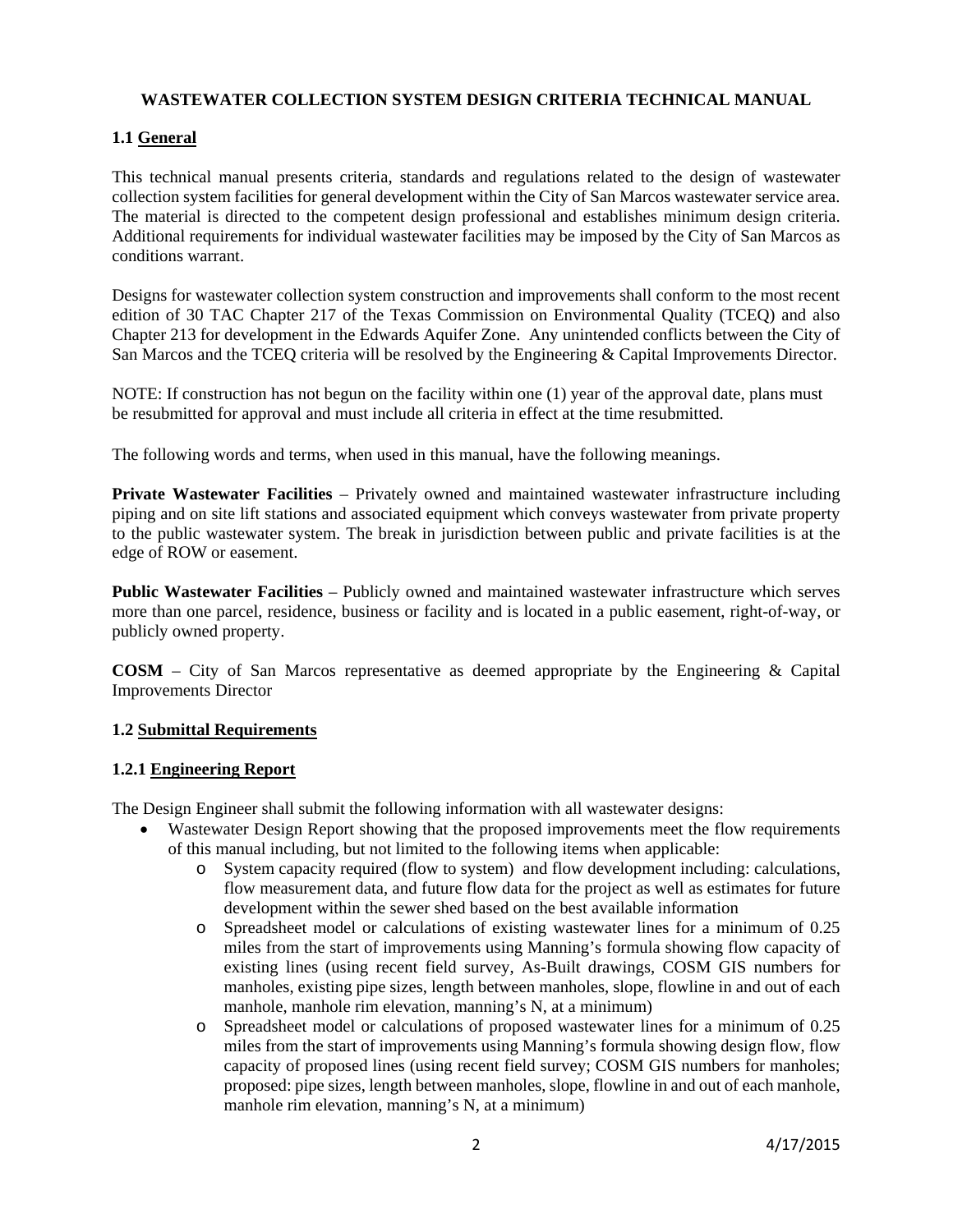- o Summary tables of results
- o Analyze scenarios and identify solutions for future flow capacity
- o Provide a minimum of 2 alignments for the proposed improvements, as requested by COSM – including easement requirements for each; proximity to existing utilities, trees, power poles, mailboxes, and all other obstructions; location within a environmental or archaeological sensitive area; identification of TxDot, UPRR, or County ROW; at a minimum
- o COSM Guidelines for Sulfide Generation
- o Color coded exhibits for existing and proposed wastewater lines with all alignment information above included
- Copy of information provided to TCEQ in compliance with TCEQ submittal requirements (TAC 213, TAC 217, and any other applicable regulations) for City records purposes.
- Certification that plans meet all requirements and documentation of any proposed variances or alterations.
- Engineer's Opinion of Probable Construction Cost

#### **1.2.2 Construction Plans**

Construction plans shall be submitted in PDF format as well as two (2) hard copies. The following information should be provided on the construction plans:

- (a) General: Sheet sizes shall be 24"x36" with minimum 10-point font Show on all plans, as appropriate – North Arrow, Scale, Property Lines, Right of Way, Easements, 100-yr floodplain boundary, limits of construction
- (b) Cover Sheet: Project Title, Index of all sheets, Vicinity Map (1"=2000' or larger)
- (c) Names and Contact Information for: Owner/Developer, Engineer, Other professionals involved, City of San Marcos including: Director of Engineering & CIP Department, and Executive Director of Public Services, approval from TCEQ and TDLR with permit numbers.
- (d) Contact Information for Coordination and Emergency: City of San Marcos Engineering & CIP Department, City of San Marcos Engineering Inspection Services, Electric Utility, Water Utility, Cable Utility, Telephone Utility, Natural Gas Utility, Railroad, Texas Commission on Environmental Quality (TCEQ), Texas Department of Transportation (if applicable)
- (e) Plan and profile for Existing and Proposed Utilities: Water, Wastewater, Stormwater, Gas, Electric (overhead and buried), Communications (overhead and buried), etc.
- (f) Survey of the project area indicating right-of-way lines, property lines, fences, pavement, signs, trees, power poles, utility markers, visible utilities, manhole flow lines, etc.
- (g) Manhole and benchmark coordinates on the City's GIS coordinate system (NAD 1983)
- (h) Slope, distance, direction of flow, size and material of each pipe segment, and alignment deflection angles at manholes
- (i) Station numbers and pipe invert elevations at manholes, and at even n+00 station numbers
- (j) Manhole rim elevation
- (k) General Information:
	- General Construction Notes and Sequence of Construction
	- Erosion and Sedimentation Control Plan and Details see Storm Water Technical Manual
	- Contour map of the property to be used (referenced to NAD83, Texas State Plane South Central Zone) – maximum two (2) foot interval
	- Proposed lift station, including provisions for installation of future pumps, if applicable
	- Existing lift station, if applicable
	- Location within Edwards Aquifer Recharge, Transition or Contributing Zone, if applicable – if located within the Edwards Aquifer Recharge Zone, reference TAC 213.A.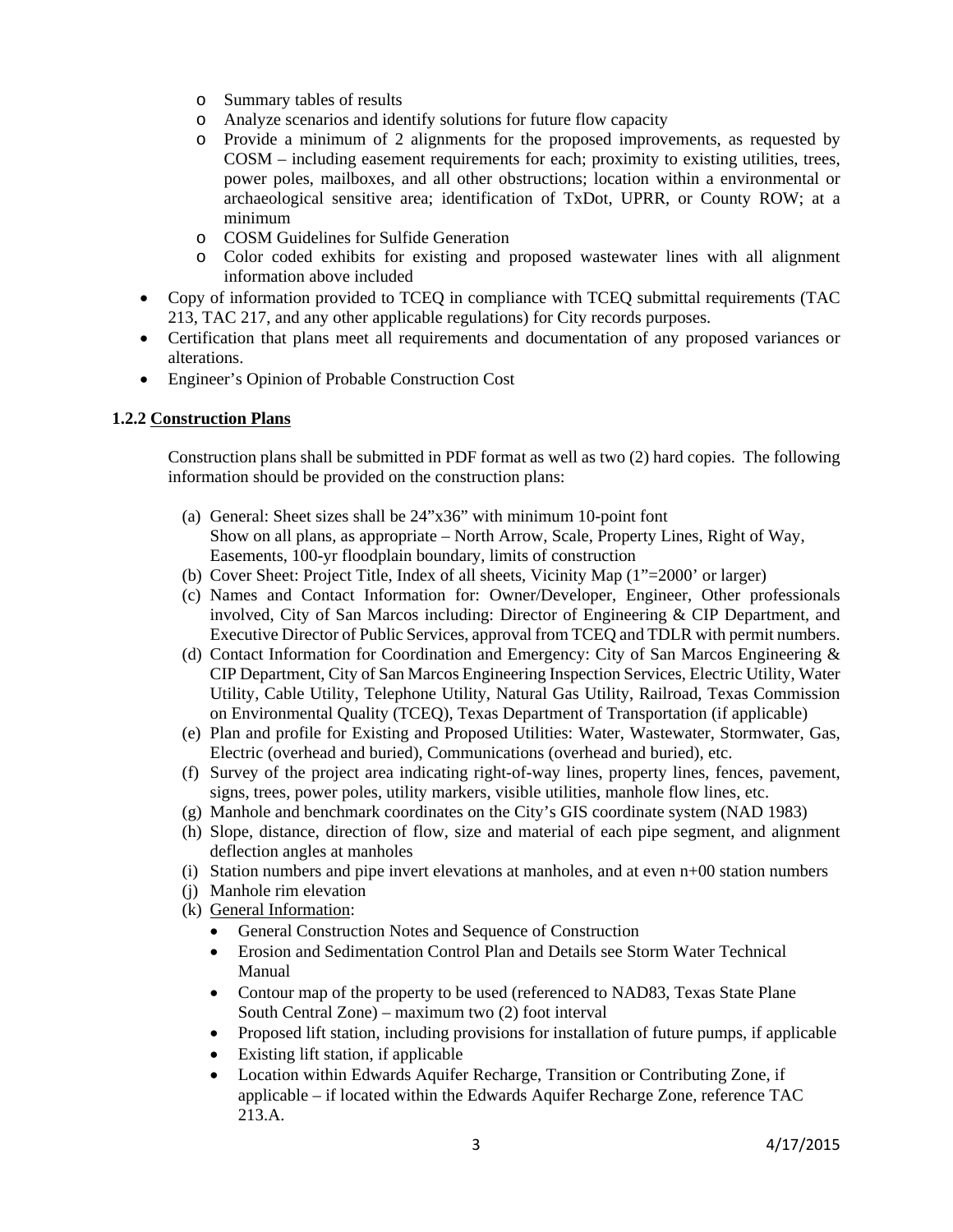- Location within San Marcos River Corridor, if applicable
- Detailed plans for all-weather access road, if applicable
- City of San Marcos standard details shall be included as applicable
- Test borings and groundwater elevations
- Wastewater bypass pumping plan during construction (if applicable)
- Soils Map

#### **1.2.3 Special Designs**

The City's Engineer may, upon written request, approve an alternate design or construction methodology that differs from the requirements in this manual if the City's Engineer determines that:

- 1) The alternative design or construction methodology is equivalent to, or superior to, the methodology required in this manual, and
- 2) The alternative design or construction methodology is sufficient to ensure public health and safety.

#### **1.3 Wastewater Line Designations**

Collection system wastewater line designations are as follows:

- (a) Interceptors or trunk mains are gravity wastewater mains generally 18-inches and larger.
- (b) Collector mains are gravity wastewater mains generally 12-inches and smaller.
- (c) Service laterals are stubouts extending from a collector main to the right-of-way line or edge of easement to provide customer service. The City is responsible for the service laterals in rightof-way or easements.
- (d) Private laterals are service lines on private property and are the responsibility of the customer.
- (e) Force mains are pipes carrying lift station discharge under pressure and may be public or private depending on location.
- (f) Inverted siphons are gravity mains flowing full under pressure due to a sag designed into the pipe profile between the inlet and outlet.

#### **1.4 Wastewater Design Flows**

The design flow for new wastewater lines shall be the peak wet weather flow (PWWF) which is obtained by adding the peak dry weather flow (PDWF) and an allowance for wet weather inflow/infiltration (I/I) due to storm events. In designing for an existing facility, flow measurement may be used in conjunction with calculations for the preexisting developed area.

Peak wet weather flow: PWWF (gal/day) = PDWF (gal/day) + I/I (gal/day)

The wastewater peaking factor (PF) shall be calculated as follows, where F is the average wastewater flow in gal/min based on 100 gal/day/capita for the service population:

Peaking factor: PF = 
$$
(18 + 0.139 * F^{\frac{1}{2}}) / (4 + 0.139 * F^{\frac{1}{2}})
$$

The peak dry weather flow is the average dry weather flow (ADWF) times a peaking factor (PF).

Peak dry weather flow: PDWF (gal/day) =  $ADWF$  (gal/day) \* PF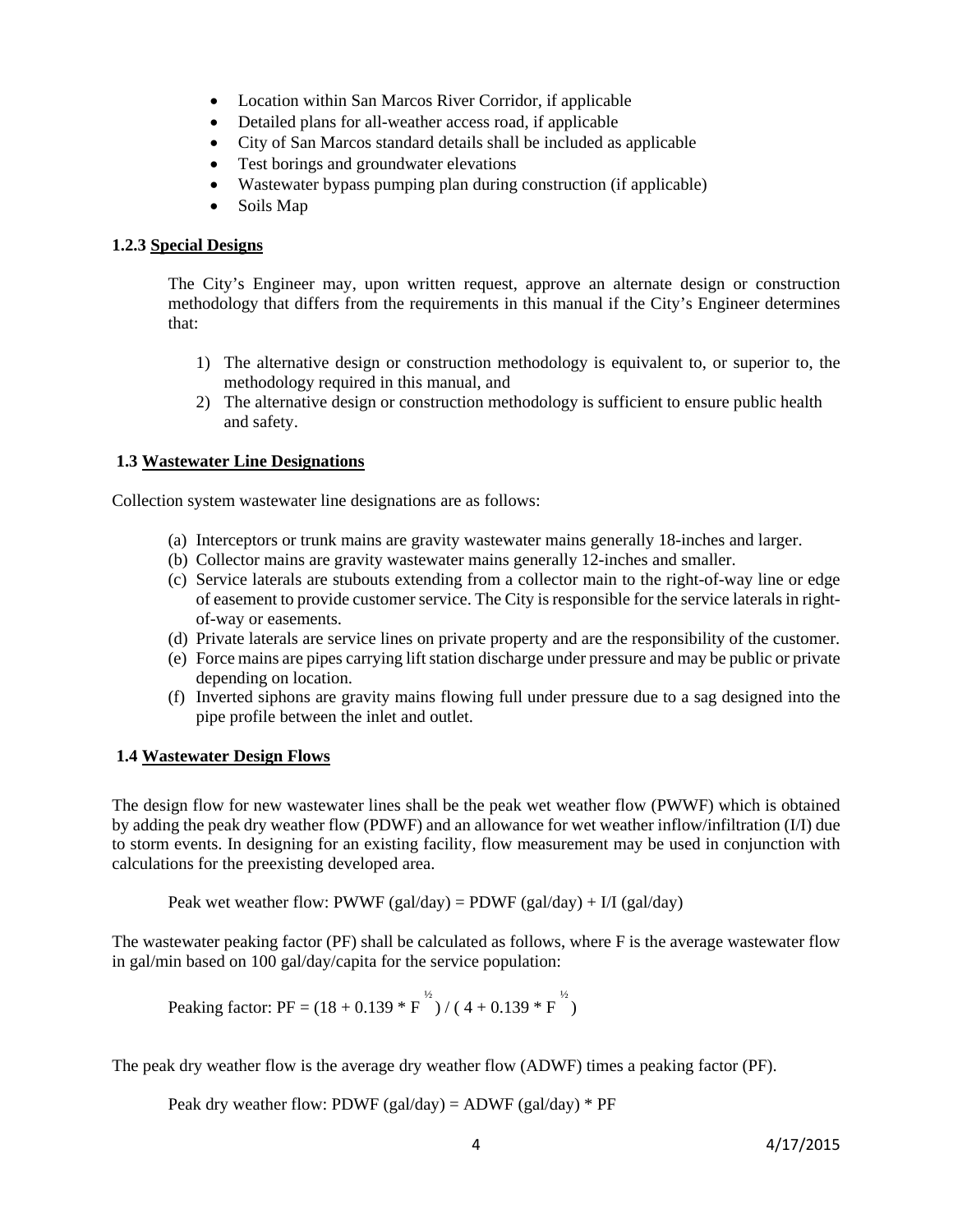Peak wet weather flow: PWWF (gal/day) =  $ADWF * PF + I/I$ .

The average dry weather flow (ADWF) shall be based on the following wastewater unit flow rates:

- (a) Single-family residential land use 225 gal/day/dwelling unit
- (b) Multi-family residential land use 112 gal/day/dwelling unit
- (c) Retail land use (wastewater generation generally related to transient clientele) 225 gal/day per 1000 square feet of building floor space.
- (d) Office land use (wastewater generation generally related to stable daytime occupancy) 65 gal/day per 1000 square feet of building floor space.
- (e) Other land use (industrial, educational, medical, etc.) Wastewater flows will be evaluated on a case-by-case basis where more specific development plans are available

Additional or alternative unit flow rates and supporting data may be submitted to the City for consideration.

Inflow/infiltration (I/I component of PWWF): Calculating extraneous wet weather flows for the purpose of sizing new wastewater lines shall be based on 750 gal per day per acre of contributing drainage area for new sewered development and any additional area deemed necessary by COSM. If the overall service area for new wastewater lines includes older collection system lines, the I/I unit flow rate should be determined in consultation with COSM. For wastewater systems in the Edwards Aquifer Zone refer to the Texas Commission on Environmental Quality (TCEQ) requirements.

Collection system design data should identify the potential wastewater service area that is beyond the limits of the proposed development that could generate additional flows for proposed wastewater improvements. The Wastewater Master Plan must also be included in the analysis of potential wastewater service area. If flows are accepted from existing upstream wastewater lines, the proposed wastewater improvements shall be designed to accommodate all flows generated by the upstream service area. If the existing upstream wastewater system experiences variable peak flows greater than the peaks utilized in the design of new wastewater line, the Owner/Developer must consult with the City's Engineer to confirm the proper peak flow rates to be used for the existing upstream wastewater collection system. COSM may include any additional area deemed necessary to be served by the potential wastewater service area. COSM will consider the need for oversizing in such cases.

The proposed wastewater collection system design shall include a review of all existing downstream sewers receiving flow from the proposed sewers to a location as determined by the City's Engineer, for verification that the flows do not adversely affect the performance of the downstream systems. COSM may require oversizing of certain downstream mains in accordance with City ordinances. Impacts of collection system extensions on existing downstream facilities shall be verified by COSM.

#### **1.5 Determination of Pipe Size and Slope**

The following nominal pipe sizes will be the only sizes allowed for use in the gravity system: 8", 12", 18", 24", 30", 36", 42". Larger sizes may be approved on a case-by-case basis.

The design capacity of new wastewater mains shall be determined as indicated below using Manning's "n" of 0.013, which takes into consideration fouling of the pipe over time. Use of an alternate Manning's "n" will require approval by COSM.

For wastewater mains 18-inch diameter or larger, the main shall be designed with size and slope so that the pipe capacity flowing full (where the hydraulic grade is at the inside top of the pipe) is at least 1.25 times the Peak Wet Weather Flow (i.e., the PWWF design flow will not exceed 80% of the capacity of the pipe flowing full).

For wastewater mains smaller than 18-inch diameter, two criteria apply: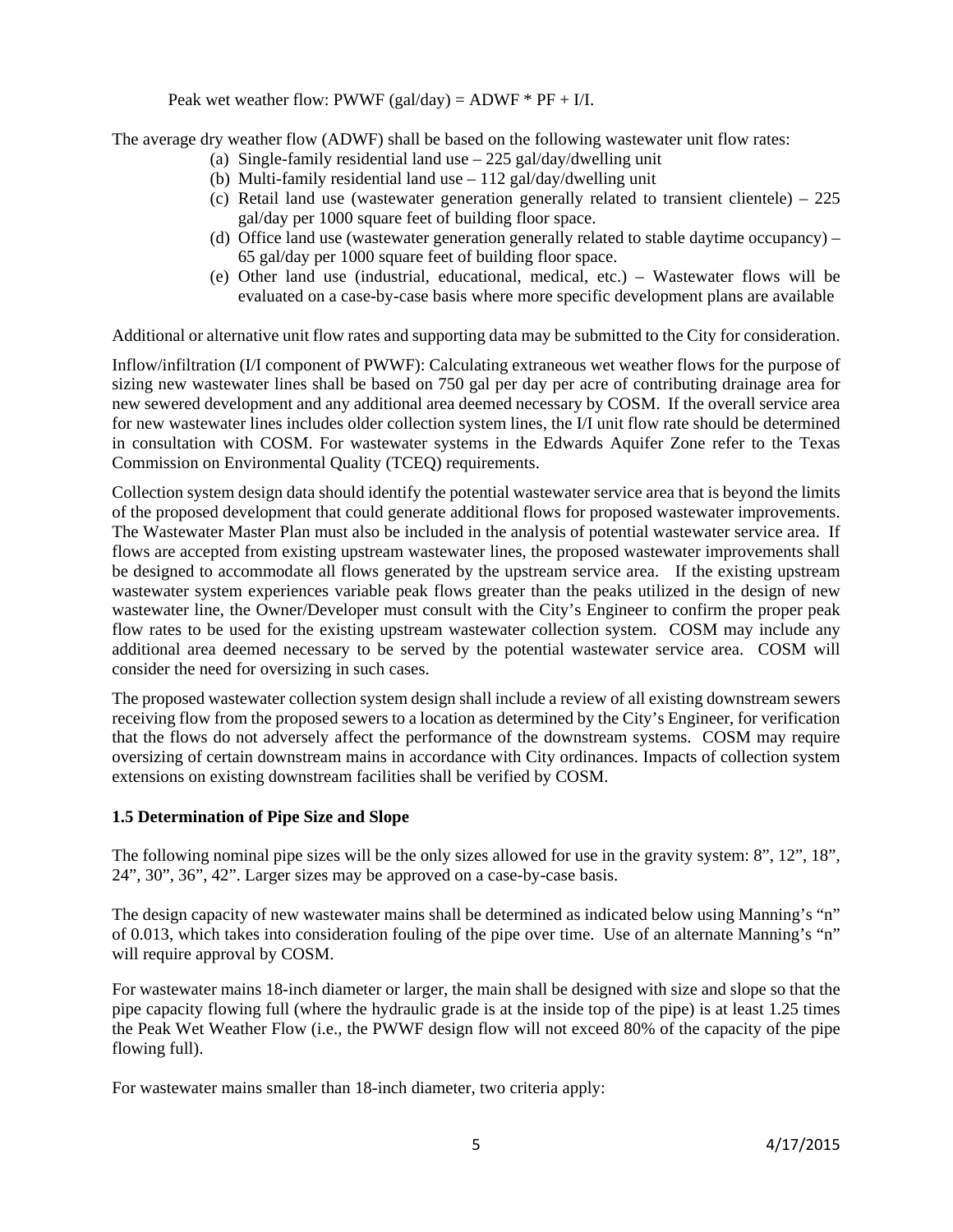- 1) the main shall be designed so that the pipe capacity flowing full is at least 1.54 times the Peak Dry Weather Flow (i.e., the PDWF design flow will not exceed 65% of the capacity of the pipe flowing full), and
- 2) the pipe capacity flowing full is at least 1.18 times the Peak Wet Weather Flow (i.e., the PWWF design flow will not exceed 85% of the capacity of the pipe flowing full). Whichever pipe size is larger shall govern.

The minimum design velocity calculated using the Peak Dry Weather Flow shall not be less than 2.0 ft/sec. The maximum design velocity calculated using the Peak Wet Weather Flow should not exceed 10 ft/sec. the table below shows the minimum and maximum slopes based on Manning's formula with an assumed "n" factor of 0.013.

| <b>Size of Pipe</b>                                                                                                                                                                                                                                                                                                                                                                                                                                 | <b>Minimum Slope</b> | <b>Maximum Slope</b> |  |  |
|-----------------------------------------------------------------------------------------------------------------------------------------------------------------------------------------------------------------------------------------------------------------------------------------------------------------------------------------------------------------------------------------------------------------------------------------------------|----------------------|----------------------|--|--|
| (inches)                                                                                                                                                                                                                                                                                                                                                                                                                                            | $\%$                 | $\%$                 |  |  |
|                                                                                                                                                                                                                                                                                                                                                                                                                                                     | 0.33                 | 8.40                 |  |  |
| 10                                                                                                                                                                                                                                                                                                                                                                                                                                                  | 0.25                 | 6.23                 |  |  |
| 12                                                                                                                                                                                                                                                                                                                                                                                                                                                  | 0.20                 | 4.88                 |  |  |
| 18                                                                                                                                                                                                                                                                                                                                                                                                                                                  | 0.11                 | 2.83                 |  |  |
| 24                                                                                                                                                                                                                                                                                                                                                                                                                                                  | 0.08                 | 1.93                 |  |  |
| 30                                                                                                                                                                                                                                                                                                                                                                                                                                                  | 0.055                | 1.43                 |  |  |
| $20 \pm 11$<br>$\sim$<br>$\pi$ $\alpha$ $\pi$ $\alpha$ $\alpha$ $\pi$<br>$\alpha$ + $\alpha$ + $\alpha$ = $\alpha$ $\alpha$ $\alpha$ $\alpha$ $\alpha$ + $\alpha$ $\alpha$ + $\alpha$ + $\alpha$ + $\alpha$ + $\alpha$ + $\alpha$ + $\alpha$ + $\alpha$ + $\alpha$ + $\alpha$ + $\alpha$ + $\alpha$ + $\alpha$ + $\alpha$ + $\alpha$ + $\alpha$ + $\alpha$ + $\alpha$ + $\alpha$ + $\alpha$ + $\alpha$ + $\alpha$ + $\alpha$ + $\alpha$ +<br>.<br>╌ |                      |                      |  |  |

|  | Table $1.5 - 1$ . Minimum and Maximum Design Slopes Using $n = 0.013$ |  |  |
|--|-----------------------------------------------------------------------|--|--|
|  |                                                                       |  |  |

\*taken from TCEQ Ch 217, Figure 30, Table C.1 217.53 $(I)(2)(A)$ 

Under special conditions where no other options are available for limiting the maximum design velocity to 10 ft/sec, COSM may grant a waiver provided the design gives proper consideration to pipe material, turbulence, abrasion, and displacement. The construction plan and profiles sheets shall show the pipe size and slope, capacity and velocity flowing full, flow rate and velocity for Peak Wet Weather Flow, and, for pipes smaller than 18-inch diameter, flow rate and velocity for Peak Dry Weather Flow.

#### **1.6 Main Alignment and Location**

Wastewater mains shall be designed with straight alignment and uniform grade between manholes. The design of the wastewater collection mains should provide safe, full and economical access for maintenance and repair, reliability of location and minimum disruption to surrounding facilities during repair operations. Manholes should be located to facilitate access, inspection, and maintenance. In all cases, wastewater facilities shall comply with TCEQ requirements.

All Public Wastewater Facilities shall be located in dedicated public right-of-way or in a wastewater easement dedicated to the City or on public property. The typical assignment for wastewater mains in rightof-way is the center of the outer vehicular travel lane. In all cases, the separation distance between wastewater and water facilities shall comply with TCEQ  $\S217.53$ . Wastewater mains shall be installed with a minimum clearance of 24 inches horizontally and vertically from other utility or drainage lines.

Easements shall be a minimum of 20 feet in width for a 12" or smaller line, with minimum cover defined in Section 1.8. The City will require greater easement width depending on pipe size, depth, and location. Installation of wastewater mains shall be 8' from one side of the easement. Utility or easement lots may be appropriate in some cases. New wastewater lines should not be installed underneath or along the side slope of a waterway or drainage system detention facility.

Selection of wastewater main alignments should be such as to avoid junction manholes with opposing flows from influent pipes. Such manholes shall be designed to avoid solids deposition and minimize turbulence.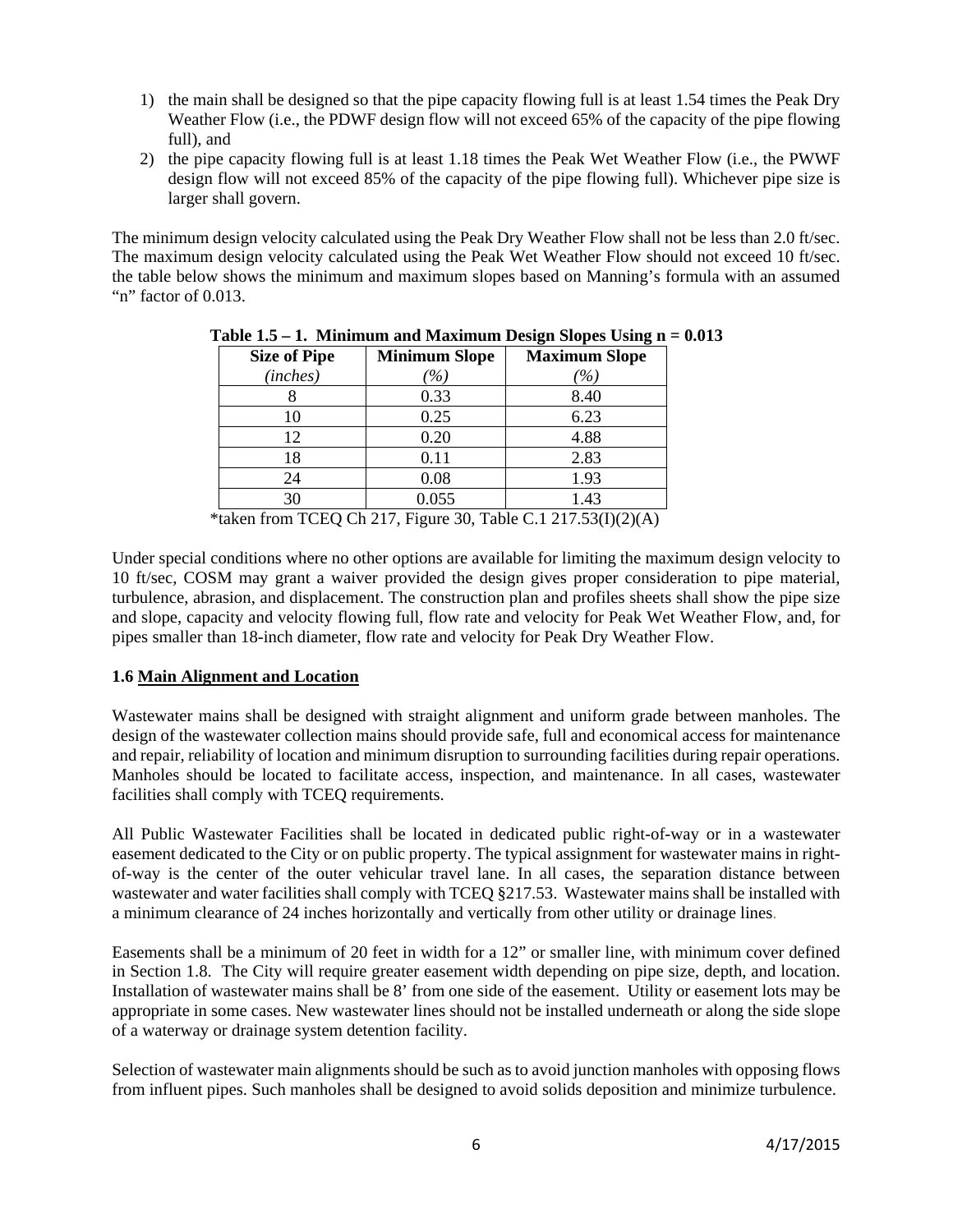The City may require the location of a proposed wastewater main within a site to be revised based upon proximity to any existing or proposed buildings. Where possible, wastewater lines should be located at least 20 feet away from structures, however size and depth of proposed wastewater line may increase distance.

#### **1.7 Service Alignment and Location**

All residential connections and service leads shall be installed according to the City's Standard Details on both sides to edge of right-or-way or easement at the time of main line installation.

Service connections shall only be tied into collector mains. Should the service tie into a manhole, the service or drop shall be installed in accordance with TCEQ Ch. 217. Services dropped at a manhole should be no deeper than what is required to service the lot.

The service line from the main to the property line shall be six (6) inch minimum size for a single residential customer and six (6) inch minimum size for dual service connections and commercial customers. The service line shall not be smaller than the diameter of the private service lateral. Standard service leads shall not be more than 150 feet in length.

Wastewater clean-outs are not allowed in sidewalks or driveways. A sampling port is required for commercial customers per the City's Wastewater Sample Port Standard Detail. The standard location for the service and cleanout is an offset of three (3) feet from the common property line between adjacent lots. All other Utility service is usually located at the other lot corner. Services to lots without a wastewater easement will terminate at the property line with a clean-out; service to lots having a five foot by five foot (5' x 5') water/wastewater easement will terminate within the easement. For details, see the City's Standard Details.

The minimum slope allowed for service lines is 2.0% (6/25-inch per linear foot). Grade breaks should be made with standard fittings and not exceed 45 degrees. Minimum service line depth of cover at the curb line is 36-inches.

Single-family and duplex service connections shall be made with sanitary tees at a 90 degree intersection with mains. Commercial, multi-family, and industrial services shall intersect the City system at a manhole.

Service connections are generally not allowed on wastewater mains 18-inches or larger in diameter and shall be considered on a case-by-case basis. Services into the top of mains, stack-type, are prohibited. Services shall be laid on straight grade from main to point of termination, without horizontal or vertical bends, unless otherwise approved by the City in writing according to the special designs section above.

#### **1.8 Pipeline Design**

Where the pipe grade exceeds 12%, concrete retards will be required at intervals of no more than 25 feet (preferably at mid pipe length joint locations).

All materials and appurtenances shall conform to the City standards. Acceptable pipe materials for new wastewater mains are as follows:

- (a) Polyvinyl Chloride (PVC) Pipe ASTM D2241. All PVC wastewater pipe must have a Standard Dimension Ratio (SDR) of 26 for sizes 6 through 12 inches and ASTM F679 for larger size pipe.
- (b) Ductile Iron Pipe (DIP) ASTM A746. DI pipe and fittings in wastewater applications shall have a corrosion resistant lining and polyethylene encasement.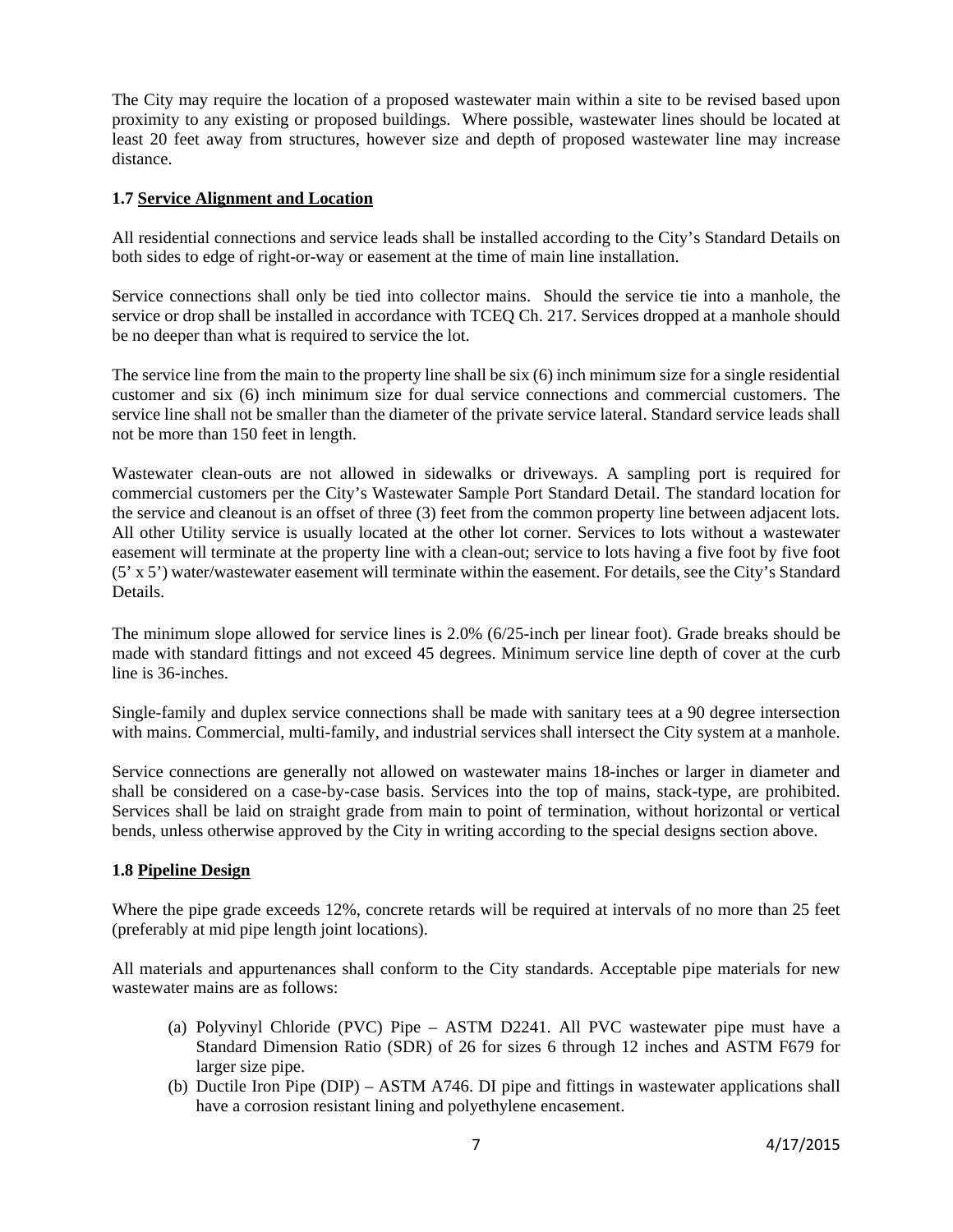(c) High Density Polyethylene (HDPE) Pipe. HDPE pipe may be used for rehabilitation of existing wastewater lines but not for new construction except with approval of the City.

Elevations must be shown on construction plans at 100-foot stations and at all manholes and match marks. Elevations are to be calculated to the nearest 0.01 foot. Minimum cover over top of pipe shall be 36-inches for wastewater mains installed in natural ground not within existing or planned streets or other traffic areas. Wastewater mains located in traffic areas shall have a minimum cover of 60-inches below finished grade. The maximum depth of wastewater mains shall be 13 feet unless otherwise approved by the City for the specific material, application and conditions.

Where the cover is three (3) feet or less, ductile iron pipe should be used and the pipe embedment zone shall follow the City's Utility Trench - Flowable Fill Detail. Flowable fill backfill shall be required where erosion may occur.

When necessary, wastewater mains shall be installed using trenchless boring and/or jacking techniques to avoid disturbance to surface features. All carrier pipes installed by boring or jacking shall be placed in an encasement pipe.

#### **1.8.1 Crossings**:

Wastewater collection mains that cross state highways must conform to the City's Technical Specifications and the requirements of the Texas Department of Transportation (TxDOT). Wastewater collection mains that cross railroads must conform to the City's Technical Specifications and the requirements of the railroad company whose right-of-way is being crossed. All crossings of existing streets must use dry bores, unless otherwise approved by COSM.

Above-grade crossing for wastewater collection mains at creeks or drainage channels, must use piers to support the elevated sections. Below grade crossings of creeks and drainage channels shall have a minimum cover of three (3) feet below the flowline at the time of construction. All below grade crossings will require encasement with steel encasement pipe and all ends shall be capped and sealed. The casing shall be carried into the bank a distance that should consider changes in the creek channel. This distance would usually be beyond the high bank such that if you measured a 1:1 slope from the high bank away from the channel, the casing would terminate at that location. If the pipe is less than three (3) feet in depth, steel encasement and concrete capping shall be required.

#### **1.8.2 Encasements**:

Steel cylinder pipe shall be used for all encasement pipe unless approved by COSM. Carrier pipes sized less than 30-inches shall use an encasement pipe with a wall thickness no less than 3/8-inch. For carrier pipes 30-inches and larger, a wall thickness of no less than ½-inch shall be used. The casing shall be steel pipe conforming to ASTM 134. Coating of encasement pipe may be required in special soil conditions. Ends of encasement pipes shall be sealed to prevent the intrusion and collection of ground water.

Casing spacers shall be provided on the carrier pipe for all boring/jacking operations. The size, length, number, and location of the spacers shall be per the manufacturer's recommendation. The annular space outside the carrier pipe shall be filled by pressure grouting for the entire bore length before the carrier pipe is set in place. Each end of the encasement shall be sealed with an approved boot and seal wrap or grouting to prevent migration of adjacent backfill and water into the encasement pipe.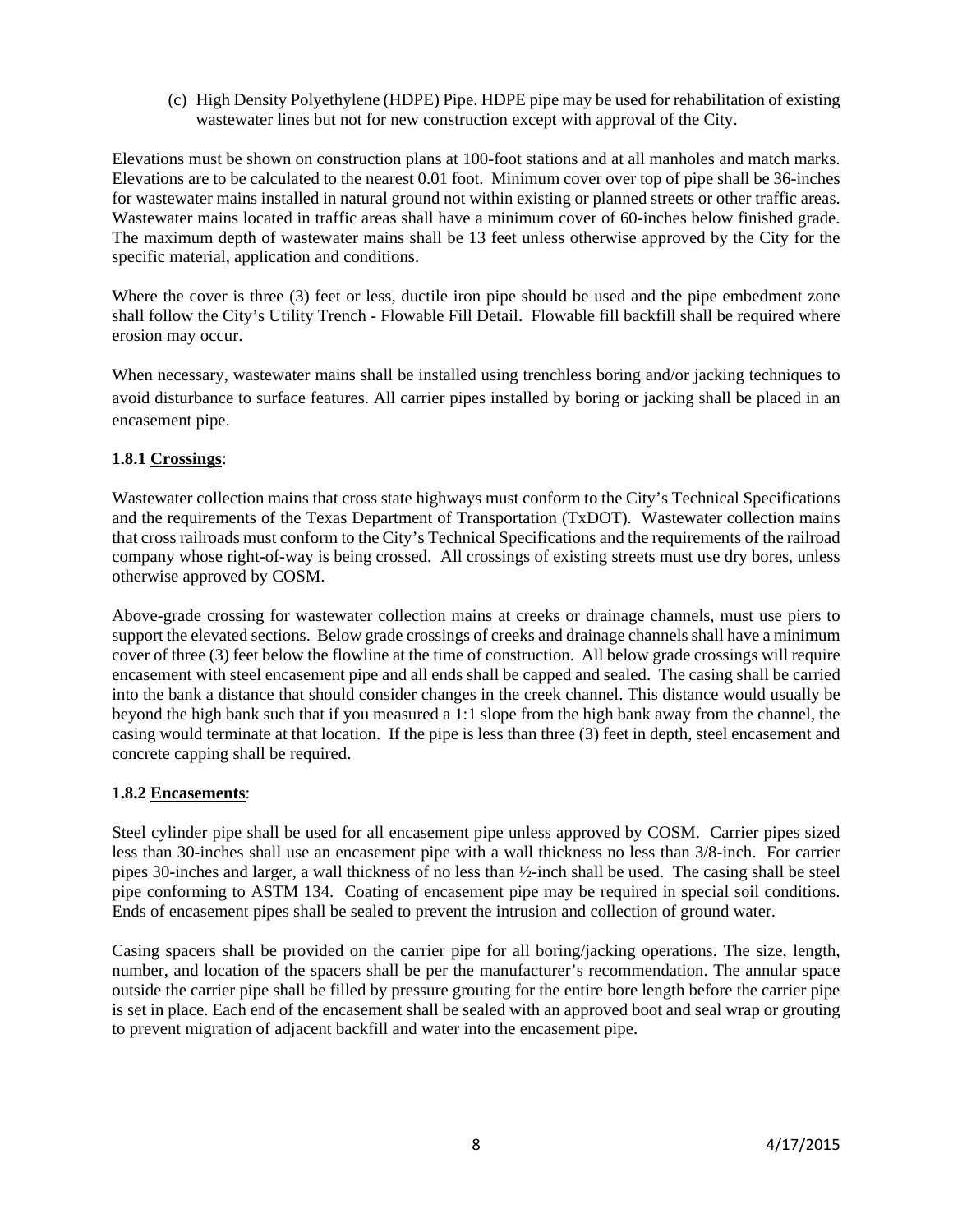| <b>Carrier Pipe Nominal Diameter</b> | Casing Pipe Nominal Diameter | Casing Pipe Minimum Thickness |
|--------------------------------------|------------------------------|-------------------------------|
|                                      | $\epsilon$                   | 2/8"                          |
| יר ו                                 | າດ"                          | າ /ດາ                         |
| $\mathbf{Q}$                         | 30"                          |                               |
| ינ2י                                 | 36"                          |                               |

1. Casing pipe thickness for Railroad crossings shall be a minimum of ½-inch thick regardless of diameter.

2. Nominal diameter of casing pipe may be larger as needed for restrained joint pipe.

#### **1.9 Manhole Design**

Manholes are required at the following locations:

- (a) a change in wastewater main alignment, slope, pipe size, or pipe material;
- (b) wastewater main junctions, including the point of force main discharge to a gravity main; and
- (c) The ends of wastewater lines that may be extended in the future; although a wastewater access device instead of a manhole may be used at ends of lines with no future extension. (see City's Standard Detail)
- (d) Intersection of service lines to main lines 18-inches and larger.
- (e) A manhole is required at the point of connection of a building service line to the public wastewater service stub for multi-family projects exceeding 15 dwelling units and for commercial developments (containing more than 4,000 square feet) requiring a water meter greater than two (2) inches.
- (f) Maximum manhole spacing shall be 500 feet for all pipe sizes

All manholes shall have watertight covers and may be required to be bolted if in the 100-year floodplain or as requested by COSM. The area around the manhole shall be built to drain and reduce the potential for I/I. Where new construction ties into an existing manhole, the existing manholes must be lined, coated, or replaced with a corrosion resistant material. If the existing manhole is in poor condition, the manhole must be repaired or replaced prior to lining or coating. Connections to existing manholes shall be made by coring and conform to the City's Standard Details.

New manhole construction shall be pre-cast concrete or cast-in-place concrete with a corrosion resistant lining. Manholes shall have resilient watertight pipe connections, and the manhole base shall have a "U" shaped channel to provide for a smooth flow of water and to carry the pipe slope through the manhole.

All lines into manholes, including drop connections, shall match crown-to-crown with a minimum of 0.1 ft drop across the middle of the manhole. Any deviation must be approved in advance. For connecting pipes of the same size, a minimum invert drop of 0.1-ft across the manhole is required. If lines entering a manhole are equal to or greater than 18" apart vertically, a drop manhole must be used. Exterior drop manholes will have a maximum of eight (8) foot of drop and require the approval of COSM where the main size exceeds 18-inches. Interior drop manholes will have a maximum of eighteen (18) inches of drop and require COSM approval. Reference the City's Drop Manhole Standard Detail for additional requirements.

Manholes shall have the following minimum sizing:

- (a) 48-inch diameter for pipe connections smaller than 18 inches;
- (b) 60-inch diameter for 18 to 24-inch mains;
- (c) 72-inch diameter for 30 to 36-inch mains; and
- (d) 84-inch diameter for mains larger than 36-inch.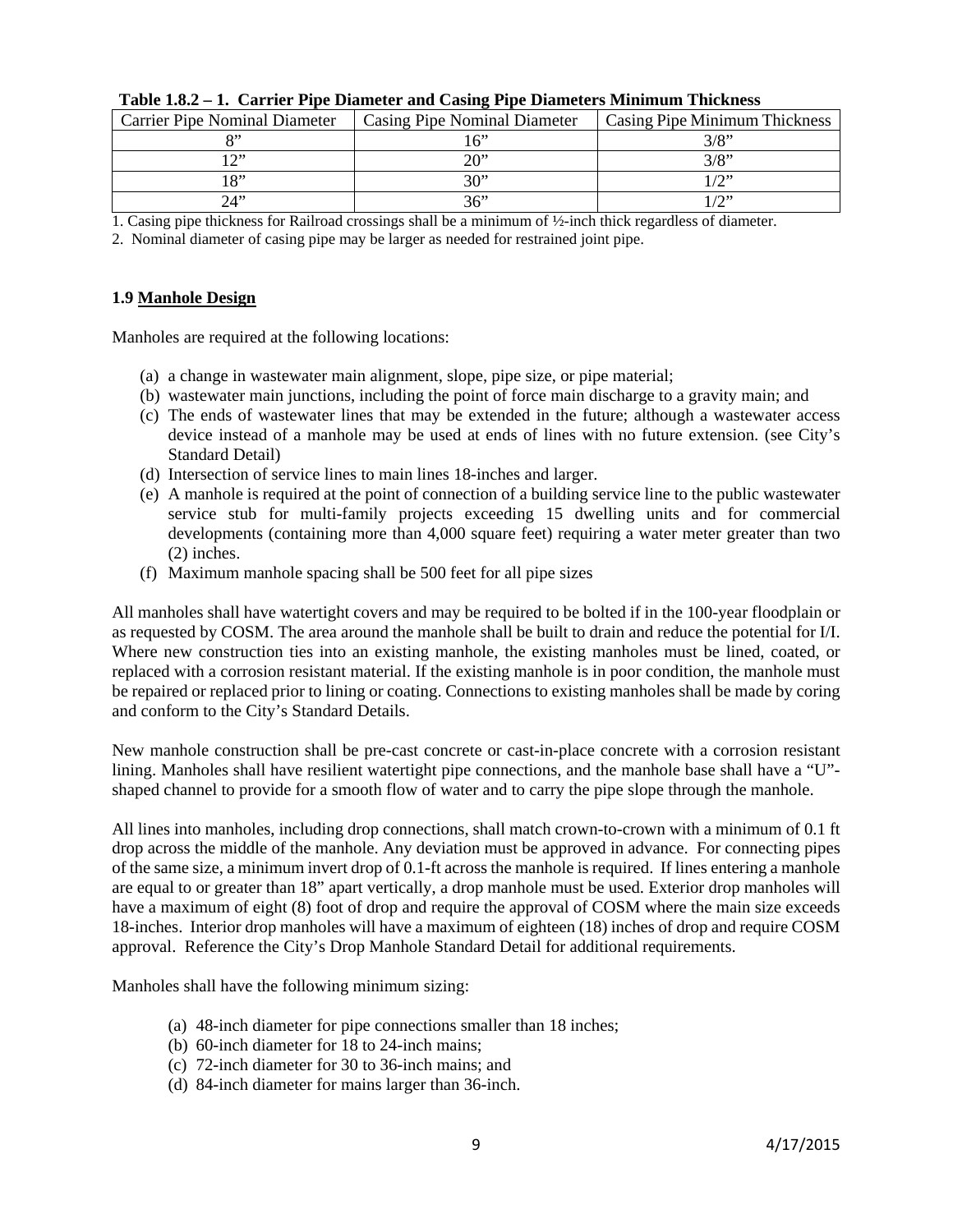Wastewater lines entering a manhole shall be no closer than one (1) foot in the horizontal direction unless approved by COSM. Reference the City's Standard Manhole detail for additional requirements. To accommodate multiple pipe connections, manholes larger than the indicated minimum size or a cast-inplace junction structure may be required. Manholes larger than 60-inch diameter shall have eccentric cone sections.

Wherever adequate sewer ventilation is not provided within a 1500-ft reach of main, COSM will require sewer ventilation be provided by means of gooseneck vents at manholes. Vent discharge elevation shall be at least 18 inches above the estimated 100-year flood elevation at that point. Vent assemblies shall be 4 inch ductile iron pipe with two flanged 90degree bends for the downturn with insect screen between flanges. The subsurface portion of the vent to the manhole cone connection shall be concrete encased.

Testing of wastewater manholes shall be in accordance with the requirements of the City's General Construction Notes and a project's technical specifications.

#### **1.10 Odor and Corrosion Control**

The Design Engineer shall evaluate the necessity for odor and corrosion control for collection system construction and improvements during average dry weather flow periods, using the City's Wastewater Collection System Odor Control Design Guidelines. These guidelines are intended to provide a step-bystep method for estimating pressurization at siphons and wet wells, off-site odor potential, and any vaporphase control which may be necessary. The calculations shall be followed to establish the maximum offsite hydrogen sulfide concentration and to determine if treatment of gasses is necessary. Once the calculations are complete, they shall be submitted to the City of San Marcos Director of Engineering and Capital Improvements for review. Odor and corrosion control may be required by COSM even if the guidelines do not show a need.

All odor control methods shall be submitted for review and approval by the City. Alternative methods for odor control may be requested by the City. Design for alternative methods will be the responsibility of the Design Engineer.

#### **1.11 Force Main Design**

Design details for proposed force mains shall be included in a technical report for lift station design submitted to COSM. The technical report should include derivation of design flows based on criteria herein. The design report should include calculations of system head based on the force main size, length, and profile and for pumping head based on proposed pumps, with operating points indicated for both single and multiple pump operation where applicable. The design report should include a drawing of the complete force main pipe profile and the hydraulic grade line profile(s) at the design flow(s).

All force mains shall discharge into their own distinct manhole (i.e. multiple force mains shall not discharge into a single manhole). This pipe shall be ductile iron with non-corrosive lining, an approved HDPE with a minimum diameter of four (4) inches, or PVC meeting ASTM specifications with a minimum pressure rating of 150 psi unless otherwise approved. Force main pipe within the station shall be flanged. Flexible fittings shall be provided at the exit wall. Force mains shall be sized so that the flow velocity is between three (3) and six (6) feet per second at ultimate development. During initial development phases, flow velocities may be as low as two and one half (2.5) feet per second. The maximum time required to flush the force main shall be calculated on the basis of average dry weather flow. All thrust restraints, when required, shall be shown on the plan view. Odor and corrosion control shall be provided for the force main if the force main detention time exceeds 30 minutes and dual force mains are not feasible.

#### **1.12 Lift Station Design**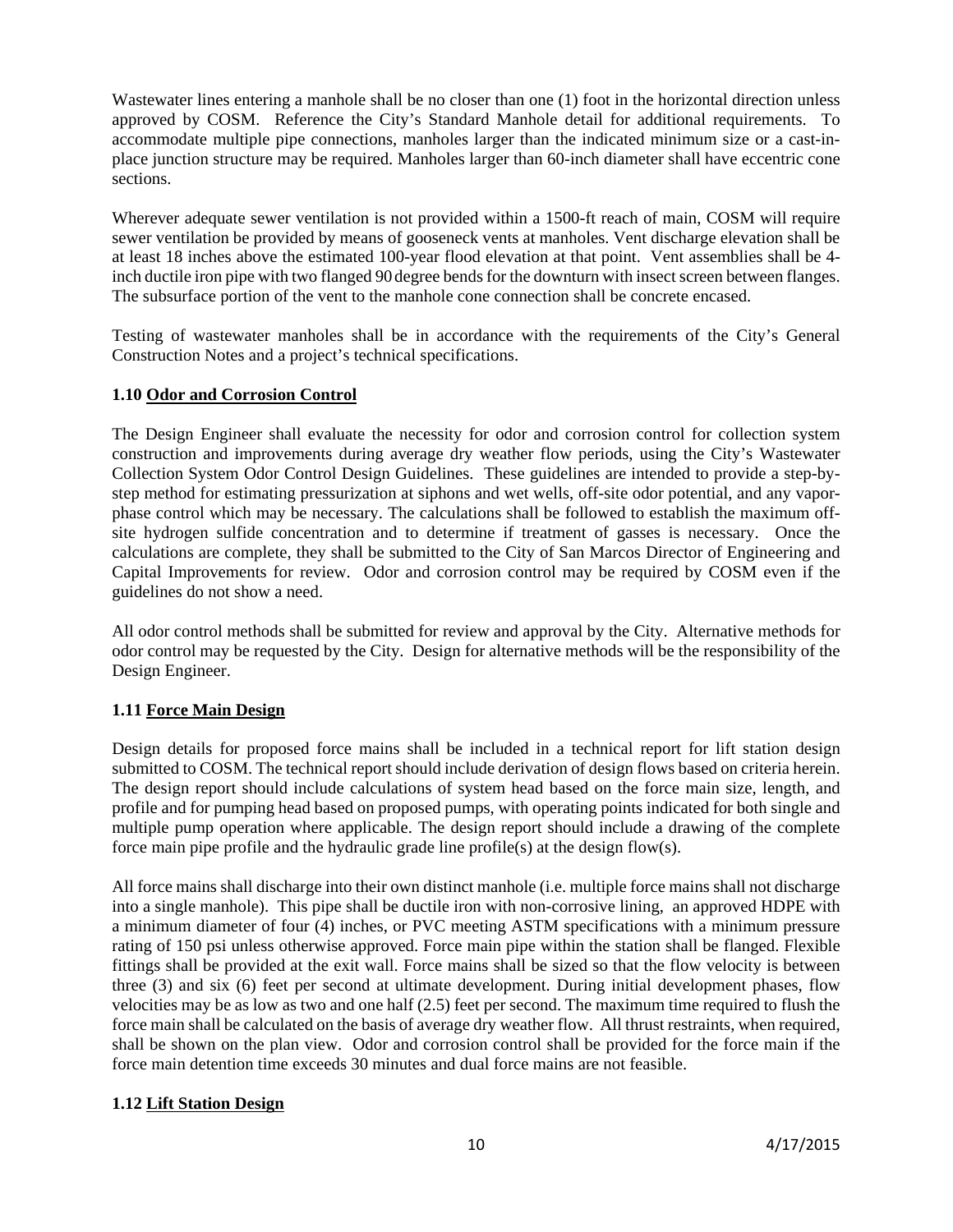Lift stations are discouraged and will only be allowed where conventional gravity service is not feasible. The Owner/Developer shall provide COSM a detailed engineering study of alternative routes for sanitary sewer conveyance. The engineering study shall consider the City of San Marcos Wastewater Master Plan and the wastewater model when reviewing alternatives. Lift stations shall only be considered when the Owner/Developer has exhausted all other engineering studies for alternatives. The size and depth of the lift station shall be as required to service an area determined by COSM. Final acceptance of the lift station shall be subject to COSM approval.

The Owner/Developer of the proposed development shall bear the entire cost of the sewerage lift station and all appurtenances, unless an oversize agreement has been approved by COSM. The Developer/ Owner shall submit a certified cost statement outlining the cost of the lift station and appurtenances and certified documentation showing that bids were sought for construction of the lift station. The proposed lift station shall be sized to handle the service area designated in the City's Wastewater Master Plan or, at a minimum, to handle the proposed development. At the discretion of COSM, the capacity of a lift station can be increased or decreased.

A Public Improvements Construction Plan permit shall be obtained from the City, and all guidelines outlined by the permit shall be followed during construction. A one-year maintenance bond and warranty shall be posted by the Owner/Developer responsible for installation of the sewerage lift station and force main.

If a lift station serves more than one property, upon completion, it shall become the sole and exclusive property of the City and shall be operated and maintained as a part of the city sewerage system.

Two (2) copies and a PDF version of an engineering report and design plans shall be submitted for all lift stations. The following information shall be included:

#### **1) Engineering Report.**

- (a) **Flow Development.** The following calculations shall be included:
	- (i) Peak Wet Weather Flow (PWWF) from Section 1.4. This flow is used to determine the lift station design capacity. All lift stations shall be designed to handle the peak wet weather flow for its service area.
	- (ii) Peak Dry Weather Flow (PDWF) from Section 1.4. This flow is used to determine pipe size in the collection system.
	- (iii)Average Dry Weather Flow (ADWF) from Section 1.4. This is the flow developed without the peaking factor. This flow is used to determine the average detention time in the wet well.
	- (iv) Minimum Dry Weather Flow (using a peaking factor based on the minimum wastewater flow in gal/min, see Section 1.4 for formula) . This is used to determine the maximum detention time in the wet well.

#### (b) **Wet Well Design**.

- (i) The wet well shall be a minimum of six (6) foot diameter.
- (ii) The wet well volume shall be sized to provide adequate storage volume at peak design flows and a pump cycle time of sufficient duration to prevent pump short cycling and consequential motor damage. Pump cycle time, defined as the sum of "pump off" time plus "pump on" time, shall be as follows:

| Motor H.P. | Minimum Cycle Time in Minutes (tc) |
|------------|------------------------------------|
| 2 to 50    | 10                                 |
| 51 to 75   | 15                                 |
| 76 to 250  | 30                                 |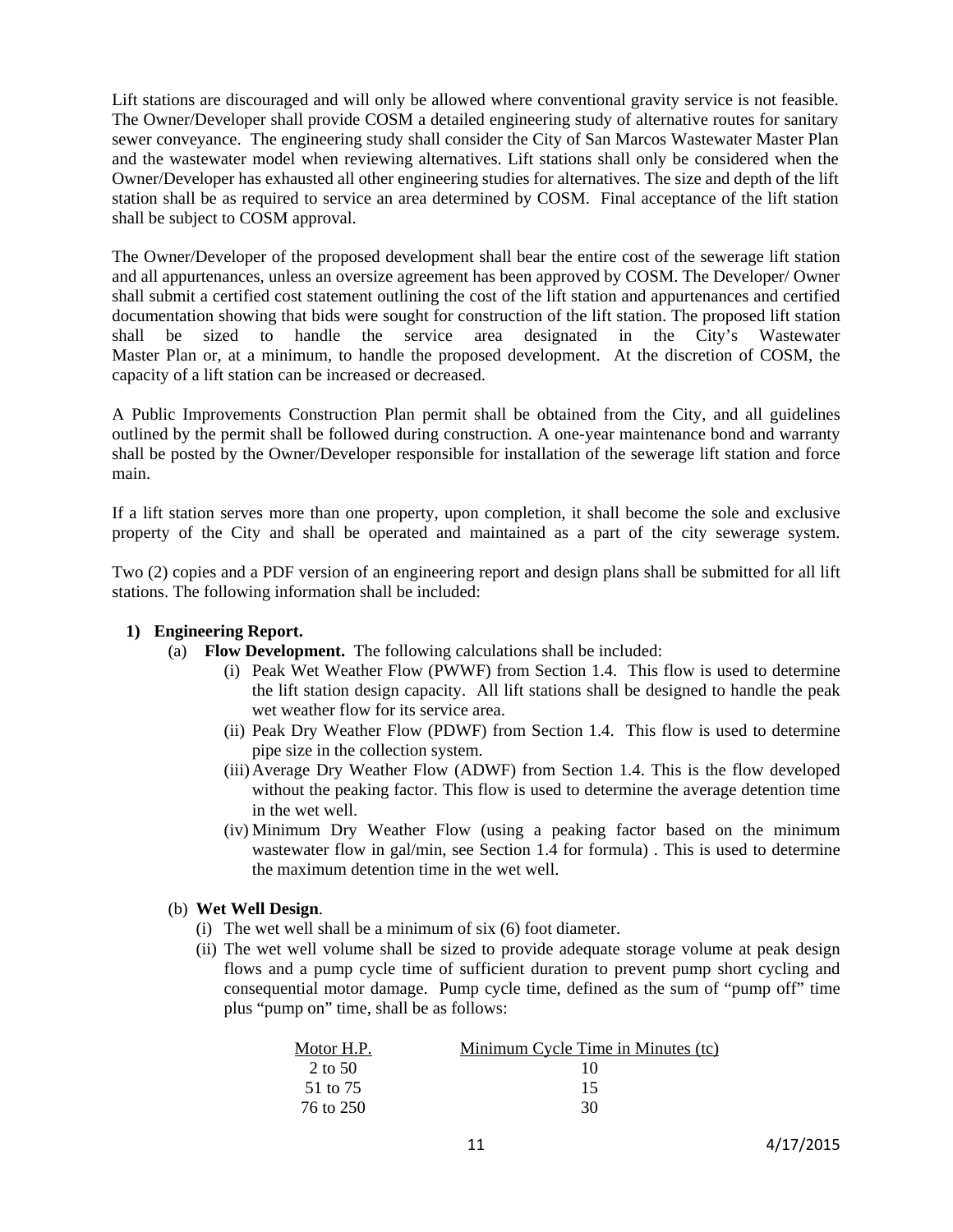251 to 1500 45

Volume between "pump on" and "pump off" elevation (of the pump cycle) shall be determined by the following criteria:

- (1)  $V = (tc/4)$  q; where q = pump capacity in gpm
- (2) All "pump on" levels shall have a minimum separation of one (1) foot between levels.
- (3) All "pump off" levels shall be at least six (6) inches above the top of the pump casing.
- (4) For more than two (2) pumps, the "pump off" levels shall be staged with a minimum separation of one (1) foot between levels.

#### **(c) Wet Well Detention Time.**

(i) Calculate the detention time (Td) in the wet well for the maximum wet weather flow, maximum dry weather flow and average dry weather flow using the following equation:  $Td = tf + te$ 

Where:  $tf = (v) \div (i) =$  time to fill the wet well in minutes

te =  $(v) \div (q - i)$  = time to empty the wet well in minutes

 $v =$  volume of wet well between "pump on" and "pump off" elevations in gallons

 $q =$ Pump capacity in gpm

 $i =$  flow into the station corresponding to the maximum wet weather flow, maximum dry weather flow or average dry weather flow in gpm. Maximum detention time shall be calculated with  $i =$  minimum dry weather flow.

(ii) Odor control shall be provided for the wet well if the total detention time in the wet well and force main system exceeds 180 minutes or as requested. See City's Odor Control Design Guidelines.

#### (d) **Head Loss Curves**.

Data points for the system capacity curve shall be provided in tabular form and graphed with pump head capacity curve on the same graph. Two (2) system capacity curves shall be plotted using the Hazen Williams coefficient values of  $C = 100$  and  $C = 140$ . Pump output in gpm at maximum and minimum head shall be clearly shown on the system curve for each pump and combination of pumps. For stations with two (2) or more pumps operating in parallel, multiple and single operation points shall be plotted on the system curve. Pumps with the highest efficiencies at all operating points shall be used.

The lift station design shall include a complete analysis of buoyant forces on the entire lift station structure.

2) Construction Plans and Specifications signed and sealed by a Professional Engineer licensed in the State of Texas including the City of San Marcos Division 1 Specifications.

#### **(a) Specific Station Requirements**

- (i) Stations deeper than 30 feet, measured from the finished floor to the top of the entrance tube, shall require an electrically powered personnel lift.
- (ii) Entrance hatches larger than 40 inches in diameter shall be spring loaded.
- (iii) Valves higher than six (6) feet above the floor shall have chain operators.
- (iv) Flow monitoring will be provided for all lift stations, as outlined under Instrumentation.
- (v) Utility line markers are to be used on all wastewater lines within pervious areas outside the right-of-way, or on wastewater lines where development has not yet occurred, to locate the existing/proposed line. Locating tape is to be used on all wastewater lines per the City's standard detail.
- (vi) Stations with motors that are 75 hp and larger shall have reduced voltage starters of the autotransformer or solid-state soft start type. Part winding starters and motors are not acceptable. Motors larger than 75 hp shall be designed with a maximum temperature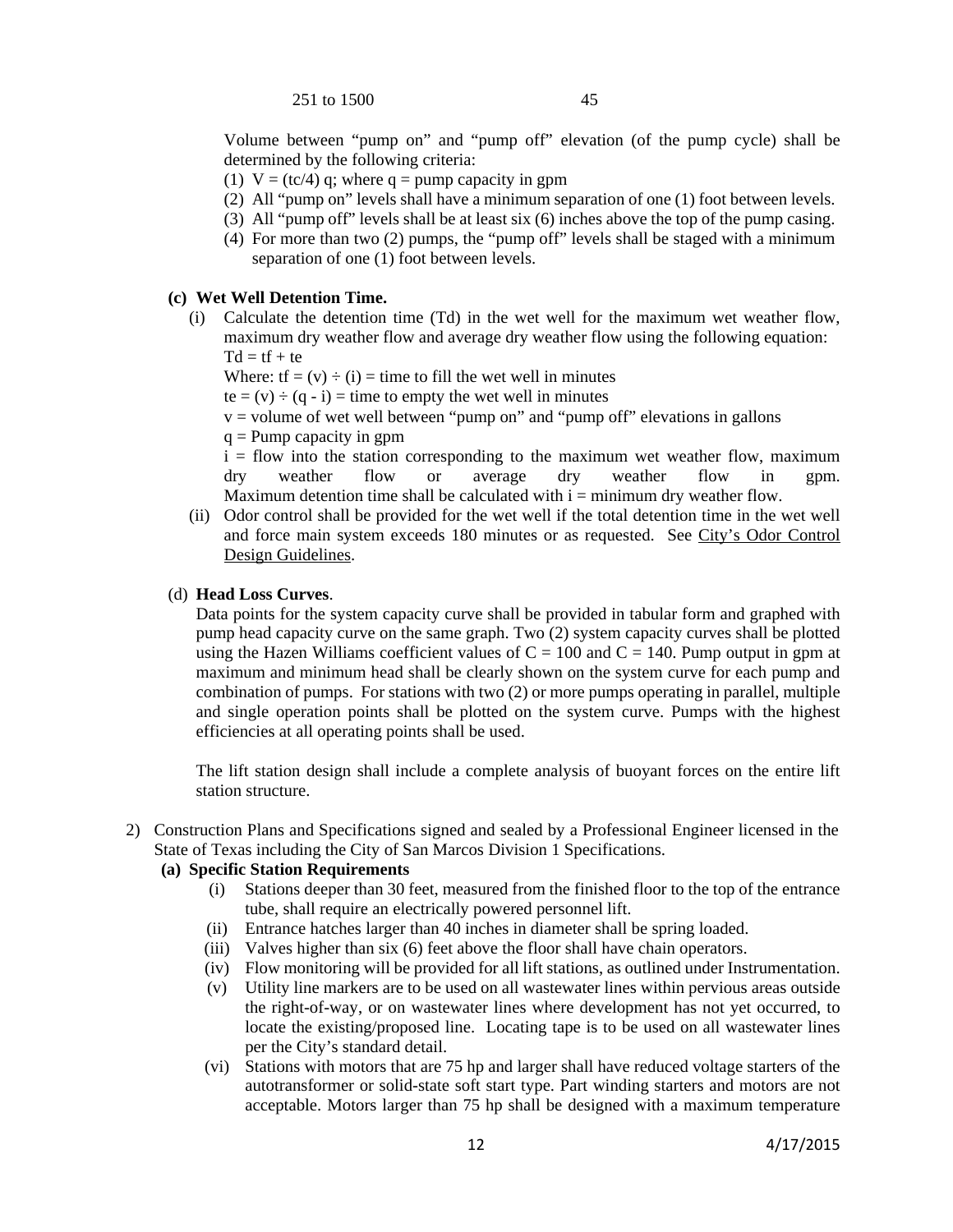rise not to exceed 176°F (80°C) over a 104°F (40°C) ambient temperature. Motors larger than 300 hp may require a higher temperature rise and may be specifically approved with such.

- (vii) Motors 75 hp and smaller shall be provided with high efficiency frames. Maximum temperature rise shall not exceed 194°F (90°C) over a 104°F (40°C) ambient temperature.
- (viii) Any potable water supply below the overflow elevation of the wet well shall be protected by an air gap.
- (ix) Stations shall include space, ports, etc. needed for chemical feed piping and equipment with tankage.

#### **(b) Emergency Provisions**

Back-up power or accessible connection for mobile generators is required unless otherwise approved by the City's Engineer or a designee.

#### **(c) General Information:**

- Maximum elevation of wastewater in the collection system and wet well in the event of a power failure for the estimated duration of power outage.
- Detailed electrical and control system plans
- Detailed plans for the force main (with profile, connecting to outfall location).
- Detailed plans for the lift station and all appurtenances

#### **(d) Site Selection.**

If an existing roadway easement with an existing asphalt or concrete road is not available for the lift station, one must be provided.

#### **(e) Design.**

Dry wells are not permitted. At least two pumps shall be provided. If only two pumps are provided, they shall have the same capacity. A phasing plan shall be required for review and approval by the City if the flow into the lift station will change significantly over the project duration or if the phasing will cause significant changes in flow. Phasing plans must include an odor control plan and maintenance requirements for each phase.

Level controllers shall be located as to not to be affected by flows entering the station. Small stations with duplicate units should make provisions to alternate pumps in use. Suitable and safe means of access shall be provided to wet wells. Lift stations shall be equipped with suitable devices for measuring, recording, and totalizing sewage flow and power consumption.

Alarm systems shall be provided for all lift stations. The alarm shall activate in cases of pump station malfunction.

#### **Exceptions**

Exceptions to these design criteria must be requested in writing. Written approval from the City's Engineer must be obtained before any exceptions will be allowed.

#### **Approval**

Once the design and plans are approved by TCEQ, submit two (2) copies and a PDF version of the engineering report and plans to the Department of Engineering for review and approval.

#### **3) Construction**

A permit is required for construction including lift station(s). Permit guidelines and the most recent City of San Marcos Construction Notes shall be followed.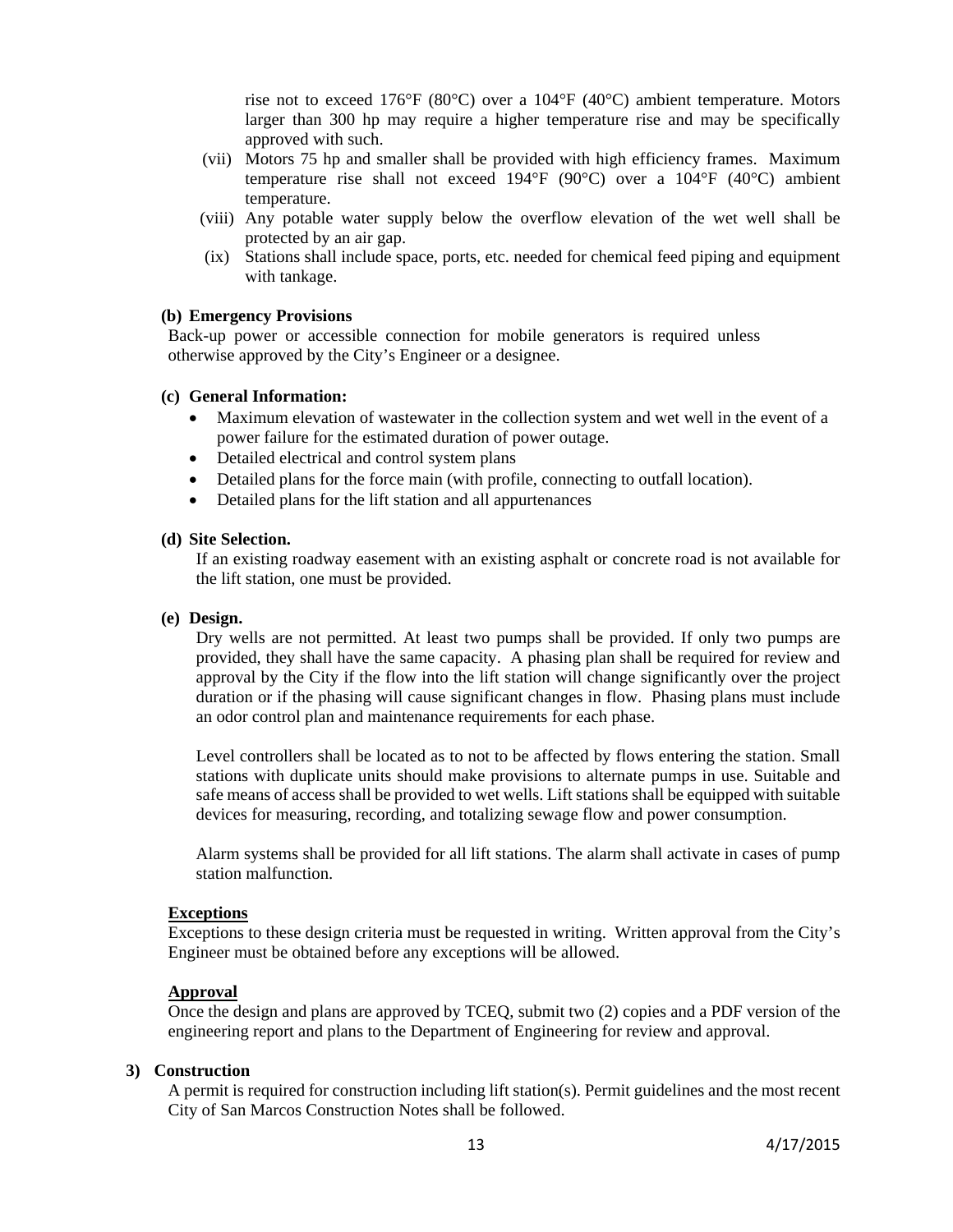#### **(a) Miscellaneous Construction**

The base slab and wet well shall be monolithic to prevent infiltration or leakage. SS bolts for pumps shall be cast-in-place in the base slab. All penetrations of the wet well walls shall be sealed with non-shrink grout or an approved wall seal. The top slab shall be provided with floor doors sized to allow for pump removal.

#### **(b) Installation**

Prior to beginning the installation of the wastewater lift station, the Engineering Department shall be given a minimum of five (5) working days advance notice. All erosion control measures are to be in place prior to and during installation. Follow the most recent COSM Construction Requirements.

#### **(c) Materials**

#### **(i) Pre-Fabricated Lift Stations.**

Prefabricated lift stations can be submitted for review and acceptance.

- **(ii) Valves.**
- (a) Iron-Body Gate Valves.

Unless otherwise indicated, Iron Body Gate Valves, 4" to 12" (102 mm to 305 mm), including Tapping Valves, shall conform to AWWA C509, "Resilient Seated Gate Valves for Water and Sewerage Systems".

Iron Body Gate Valves larger than 12" (305 mm), including Tapping Valves, shall be double disc, parallel seat valves meeting the requirements of AWWA C500.

16" (406 mm) Iron Body Resilient Seated Gate valves may be used if called for in the design and if indicated in the Standard Product List WW-282.

(b) Ball Valves.

Ball valves shall be brass, bronze, stainless steel or PVC as indicated on the drawings or details or as approved by the City's Engineer or designated representative.

(c) Air-Vacuum Release Valves.

Valves shall be combination air-release, air-vacuum units having small and large orifice units contained and operating within a single body or assembled unit. The small orifice system shall automatically release small volumes of air while the pipe is operating under normal conditions. The large air-vacuum orifice system shall automatically exhaust large volumes of air while the pipe is being filled and shall permit immediate re-entry of air while being drained.

Valves shall be rated for at least 150 psi (1 megapascal) {maximum} normal service pressure.

Unless otherwise indicated, these valves shall be ARI Combination Air Release for wastewater force mains.

#### **4) Pumps**

#### **(a) Acceptable Manufacturer.**

All equipment approved for this project shall meet or exceed all performance, service, and warranty requirements of this section. Submersible pumps shall have impellers of the multivane, recessed non-clogging design and have pump out vanes on the backside of the impeller to prevent grit and other materials from collecting in the volute and seal areas. Products that comply with this section by the following manufacturers will be acceptable.

- (i) ABS XFP Series
- (ii) Flygt N Impeller
- (iii) Gorman-Rupp Vortex
- (iv) Homa Vortex
- (v) Hydromatic Vortex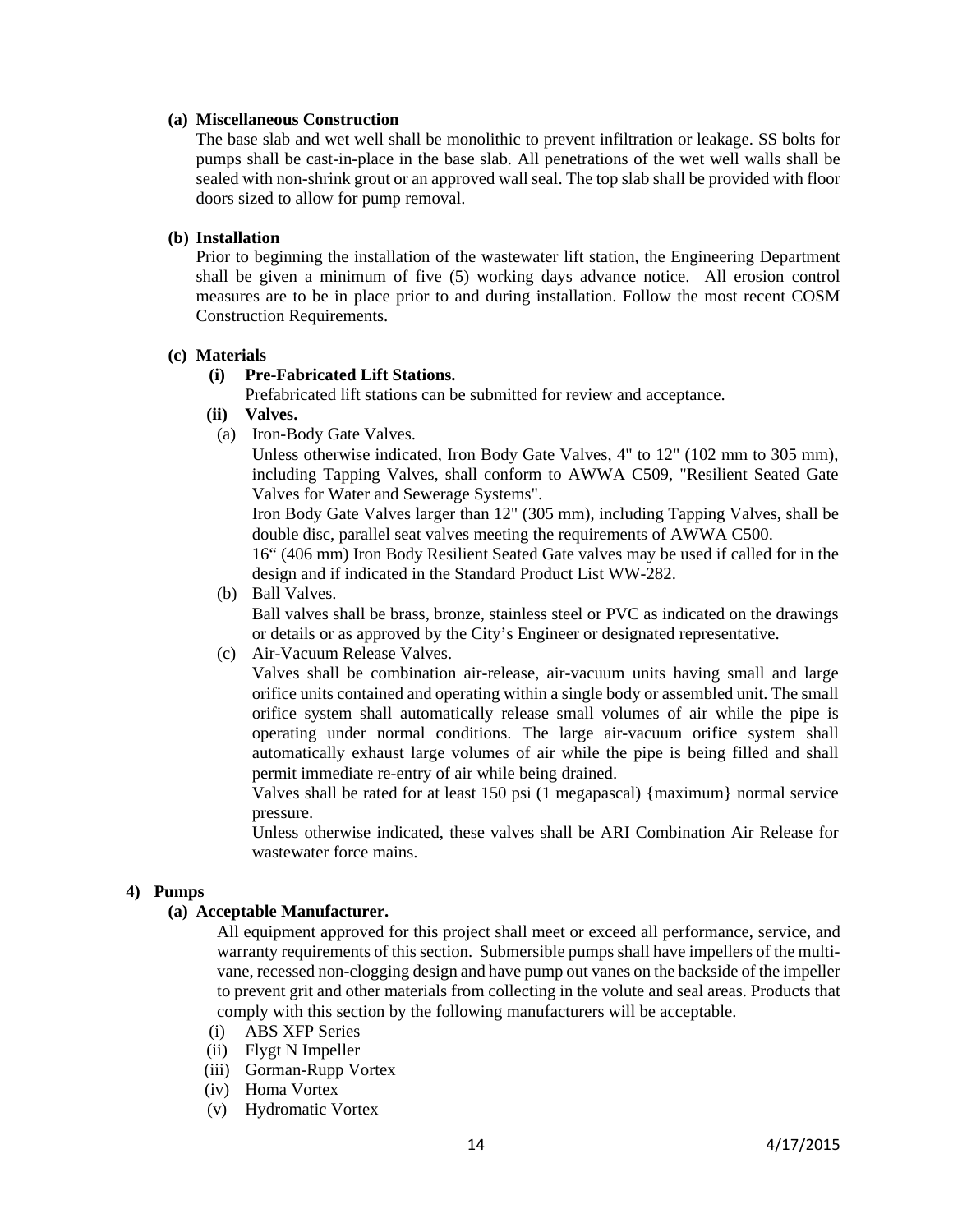- (vi) Myers Vortex
- (vii) Tsurumi C-Series
- (b) **Data sheets** supplying the following information for the pumping units shall be submitted with the shop drawings.
	- (i) Make and type of pump
	- (ii) Speed \_\_\_\_\_\_\_\_\_\_ RPM
	- (iii) Horsepower at rated head \_\_\_\_\_\_\_\_\_\_\_\_ HP
	- (iv) Total weight (pump and motor) Lbs.
	- (v) Rated capacity and head on pump curve
	- (vi) Maximum capacity and head on pump curve
	- (vii) Minimum capacity and head on pump curve
	- (viii) Minimum overall efficiency

#### **(c) Motor.**

- (i) Make and type of motor
- (ii) Brake horsepower of motor HP
- (iii) Locked Rotor Current at full nameplate voltage \_\_\_\_\_\_\_\_\_\_ Amps
- (iv) Full load current at full nameplate \_\_\_\_\_\_\_\_\_\_voltage
- (v) Motor service factor
- (vi) Insulation class and temperature rise at service factor load
- (vii) Shaft Seal: Provide dry run/leakage test procedures and data for the specific pump shaft seal system.

#### **5) Submersible Sewage Pumps**

- (a) Each pump, motor, and cable assembly shall be furnished in one integral unit, factory assembled by the Pump Manufacturer.
- (b) The pump design shall be such that the pumping unit will be automatically and firmly connected to the discharge piping when lowered into place on its mating discharge connection. The discharge connection shall be permanently installed to the wet well using SS cast in place bolts. The pump shall be easily removable for inspection or service, requiring no bolts, nuts or other fastenings to be disconnected. Connection and disconnection of the pumping unit from the discharge piping shall not require personnel to enter the wet well.
- (c) Each pump shall be fitted with an adequate length of stainless steel chain of adequate strength to permit raising and lowering the pump. The pump supplier shall provide a grip eye, which, when lowered into position over the stainless steel chain, will automatically attach to the chain for lifting and automatically release the chain after lowering the pump back into position. The grip eye, pump chain, and associated hardware shall have a minimum capacity of 1 1/2 times the pump weight.
- (d) The pump assembly shall also be capable of running dry or partially submerged for extended periods without any damage to the pump, motor, seals, or accessories.
- (e) Major parts, such as the stator casing, oil casing, sliding bracket, volute, impeller, and base coupling shall be constructed of cast iron. Surfaces coming into contact with the pumped liquid shall be protected by a factory-applied epoxy coating or shall be stainless steel. External bolts, nuts, and fastening hardware shall be a minimum of 316 stainless steel.

#### **(f) Motor**

(i) The motor shall be housed in an air filled, water tight enclosure. The motor shall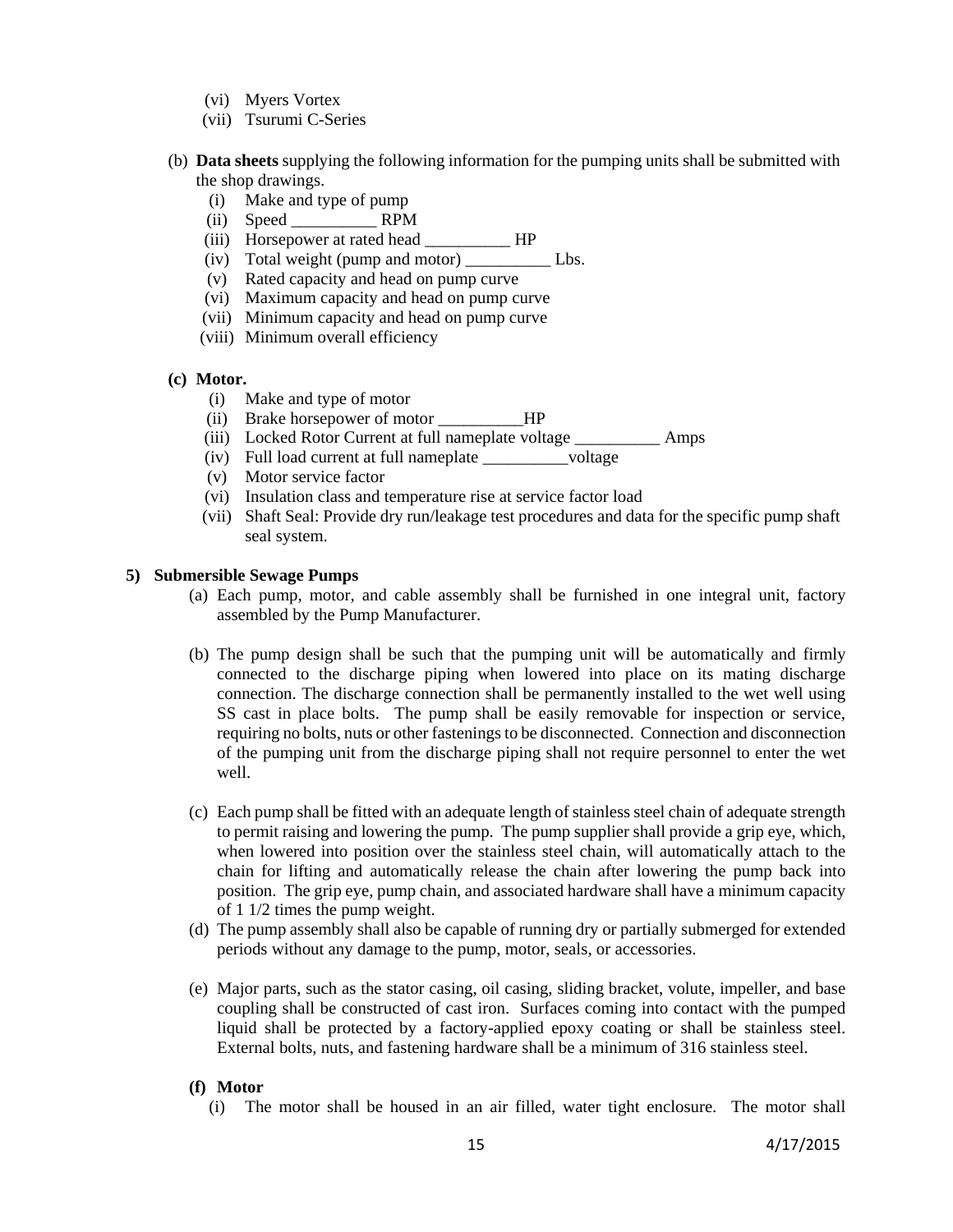conform to NEMA design Class B, and incorporate Class H insulation material to withstand a continuous operating temperature of  $356^{\circ}F (180^{\circ} C)$ . The pump and motor shall be capable of handling liquids with a maximum temperature of  $104^{\circ}F (40^{\circ}C)$ . The motor shall be capable of sustaining up to 12 evenly spaced starts per hour. The motor shall be capable of operating in dry or partially submerged conditions for extended periods without damage. The nameplate motor service factor shall be at least 1.15. The motor shaft shall be 400 series stainless steel, or carbon steel 1035 if completely isolated from the pumped media. The motors shall be 460 volt, 3-phase, 60 cycle and rated for VFD duty (NEMA MG-1, inverter duty rated). The motors shall not be more than 1200 RPM at full load, and shall be completely isolated from the pump to media. Lead wires shall be suitable for operation in oil. The motor shall be provided with motor thermal switches embedded in the windings to protect the motor from burnout due to excessive heating. Inrush on starting shall be no more than allowed by NEC Code Letter G (5.6) KVA/HP).

- 1) The electrical cable entranceway to the motor shall be provided with positive strain relief to prevent leakage or pullout of the cable in the event that a force is accidentally placed on the cable during the raising or lowering of the pump.
- 2) The motor, cable, and electrical controls shall be sized, furnished, and installed so that the motor shall never exceed the nameplate rating at any point on the pumping curve.
- **(g) Sliding Coupling System** 
	- (i) A sliding guide bracket shall be an integral part of the pumping unit or securely attached thereto. The guide bracket shall be designed such that no strain is placed on the pump or guide rails. The volute casing shall have a machined discharge flange to automatically and firmly connect with the discharge connection, which when bolted to the floor of the sump and discharge line, will receive the pump discharge connecting flange without the need of adjustment, fasteners, clamps or similar devices. Discharge base elbow and base plate shall be supplied by the Pump Manufacturer.
	- (ii) The pump sliding coupling system shall be designed so that the downward force of the machined mating flanges shall shear away rags, hair, or other debris that would prevent a uniform watertight seal. No portion of the pump unit shall bear directly on the floor of the wet well. Nor shall the pump have any protrusions below the pump intake, such as legs that could cause debris and rags to hang up and cause coupling system misalignment. The pump body and slide coupling mating faces shall be non-sparking bronze.
	- (iii)The slide rails shall be continuous stainless steel designed to resist corrosion in sewage or sludge applications. Any joints in the rails shall be reinforced from within. If pipe is used, it shall be minimum Schedule 80 and shall be continuously full-depth welded, ground smooth, and treated to resist corrosion.
	- (iv) The rail support system shall be furnished by the Pump Manufacturer, of adequate length to extend from the lower guide holders on the pump discharge connection to 6" below the top of the wet well. The system shall be mounted with stainless steel hardware

#### **6) Sump Pump**

The sump pumps for the meter vaults and valve vaults shall be Hydromatic Model SP50A1, or approved equal.

#### **7) Submersible Sump Pumps**

The sump pumps shall have cast iron motor housing and volute, non-clog, cast iron impellers threaded to a stainless steel shaft and capable of handling 2-inch spherical solids. Each pump shall be equipped with a heavy-duty, wide-angle float switch. The backup pump float switch shall be set at 6 inches above the primary pump float switch. Each pump shall have a capacity of not less than 100 gpm at a total dynamic head of 10'. Each pump shall be equipped for automatic operation.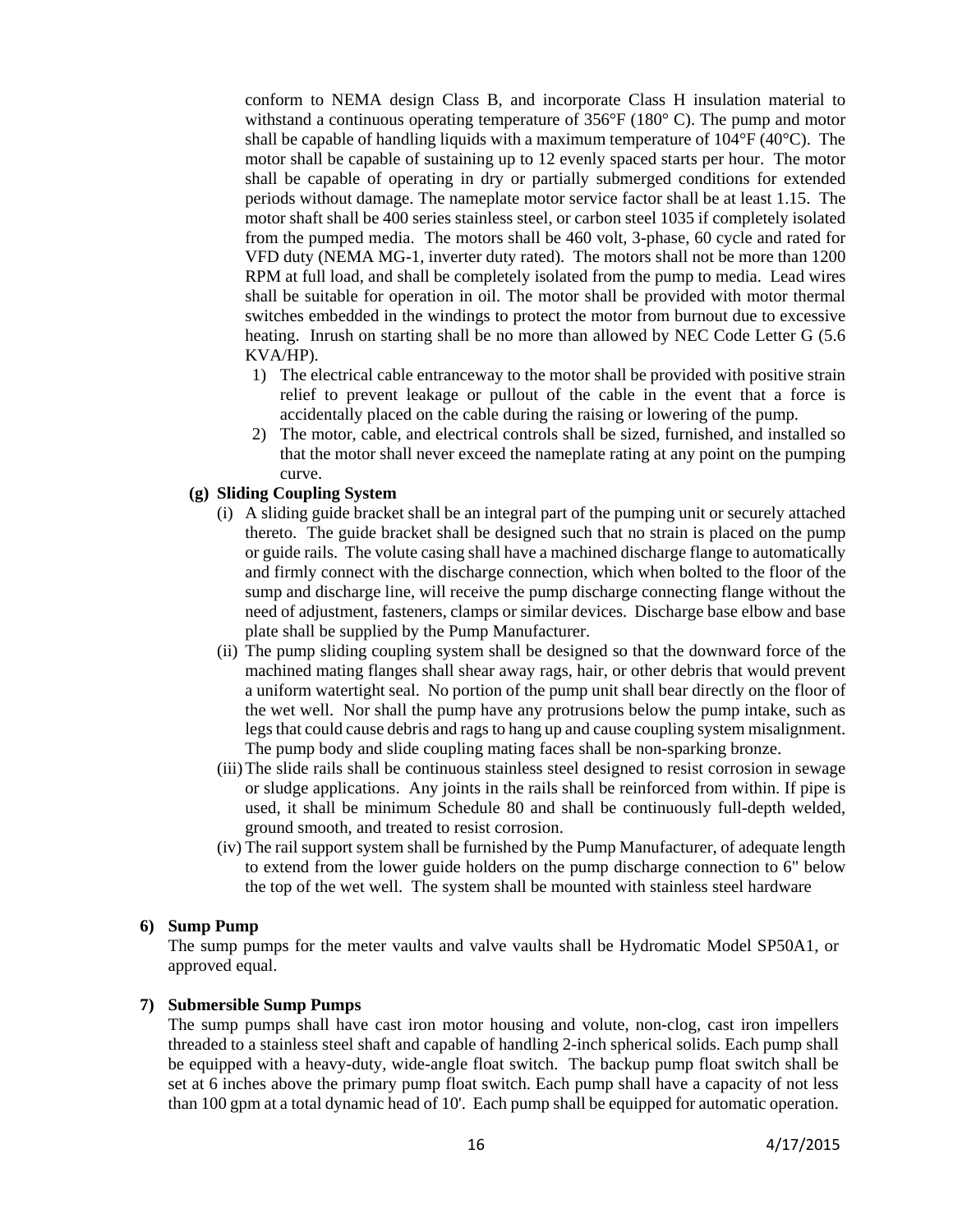Motor. The motor shall be totally-encased, sealed, non-ventilating, and the motor windings shall contain automatic-reset, thermal overload protection for continuous duty.

#### **8) Access Doors**

Acceptable Manufacturers: Products that comply with the specifications by the following manufacturers will be acceptable:

- (a)Bilco
- (b)USF
- (c)Halliday

Floor access door shall be Aluminum Leaf, Channel Frame, rated for 300 psf.

Fall through prevention systems shall be manufactured by and compatible with the installed aluminum access doors.

#### **9) Swing Check Valves**

- (a)The check valves used shall be swing check valves unless otherwise specified and shall be constructed with a heavy cast iron body and bronze seat ring, non-corrosive shaft for attachment of weight and lever, and complete bronze air cushion chamber. Shaft, counterweight, and cushion assembly shall be field reversible.
- (b)The valve disc shall absolutely prevent the return of water or gas back through the valve when the inlet pressure decreases below the delivery pressure. The valve shall be tightseating. The seat ring shall be renewable and shall be securely held in place by a threaded joint. The valve disc shall be of cast iron and shall be suspended from a non-corrosive shaft which passes through a stuffing box or O-rings and shall be connected to the weight and lever on the outside of the valve. The shaft shall be keyed into the disc and lever arm. Set screws shall not be acceptable.
- (c)Swing check valves shall be furnished with ANSI 125 pound flanges. Swing check valves shall be Golden-Anderson 250-D Cushioned or Non-Cushioned, as appropriate.

#### **10) Protective Coatings**

Protective coatings will be required for the interior and exterior of the lift station. The lift station coating shall be Raven Chemicals Inc., unless otherwise approved by the City.

#### **11) Electrical Control**

- (a) Electrical work shall be executed in accordance with local, State, and national codes, ordinances, and regulations. The applicable provisions of the following standards shall apply to all electrical installations and equipment:
	- (i) National Electrical Manufacturing Association (NEMA)
	- (ii) American Society for Testing and Materials (ASTM)
	- (iii)National Fire Protection Association (NFPA)
	- (iv) National Electrical Safety Code (NESC)
	- (v) Institute of Electrical and Electronic Engineers (IEEE)
	- (vi) National Electrical Code (NEC)
	- (vii) Underwriters Laboratories (UL)
	- (viii) American National Standards Institute (ANSI)
- (b) Identification of electrical equipment shall be in accordance with the NEC, local authorities, and as specified.
- (c) Conductors shall be soft-drawn, annealed copper with conductivity of not less than that of 98% pure copper bearing the UL label. Conductors shall be stranded THHN/THWN. Conductors shall be properly labeled and tagged with reference to "as built" blueprints for future troubleshooting.
- (d) Disconnects and motor control centers shall comply with the specifications and shall be by the following manufacturers:
	- (i) Cutler-Hammer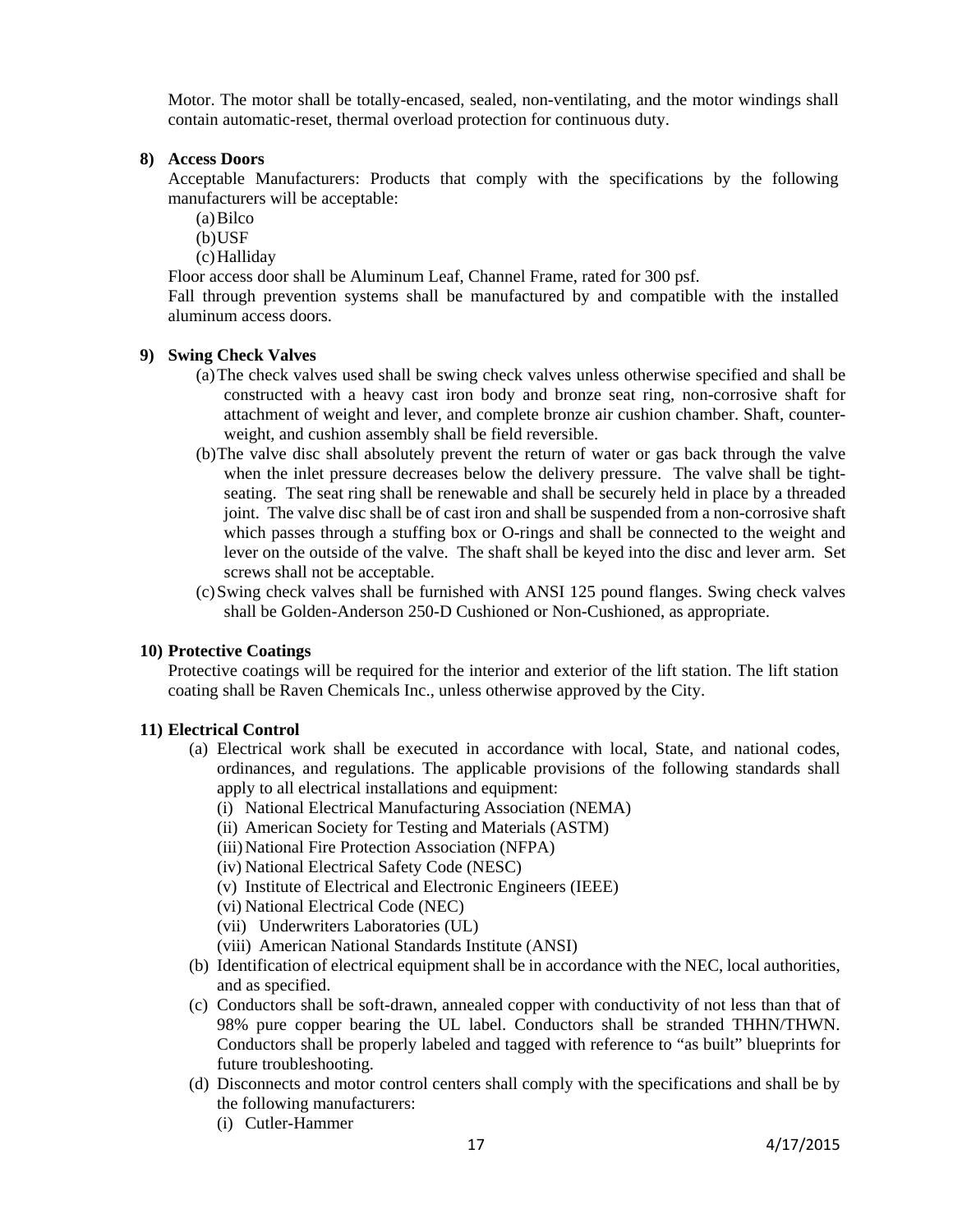- (ii) Siemens
- (iii)Allen Bradley
- (e) Variable Frequency Drives shall have harmonic filters, power factor correction, drive isolation transformers, and all appurtenances needed to meet the requirements of the application.

Acceptable manufacturers of VFDs:

- (i) Robicon
- (ii) Allen Bradley
- (iii)Yaskawa
- (f) All outdoor instrument and control enclosures shall be NEMA 4x.

#### **12) Instrumentation**

(a) On stations without generator backup, odor control, or flow meters, primary duplex and triplex pump control shall be by Tac Pack controller manufactured by: Data Flow Systems 605 N John Rodes Blvd, Inc. Melbourne, FL 32934

Phone: 321-259-5009 Fax: 321-259-4006 www.dataflowsys.com

Primary 4 pump control shall be by Data Flow Systems PLC with redundant pump control using SC2000 station controller manufactured by: Motor Protection Electronics, Inc. 2464 Vulcan Rd. Apopka, FL 32703 Phone: 407-299-3825 www.mpelectronics.com

- (b) On stations with generator backup, and/or odor control, and/or flow meters primary control shall be as follows: 2 pump stations will use DFS PLC with redundant control using Mercoid MPC station controller manufactured by: Mercoid Controls, Division of Dwyer Instruments 102 Indiana Highway 212 P.O. Box 373 Michigan City, IN 46361 Phone:(219)879-8000 Fax:(219)872-9057 www.mercoid.com .
- (c)  $3 \& 4$  pump stations will use DFS PLC with redundant control using SC2000 controller.
- (d) Transit time ultrasonic flow meters shall be Thermo SX40 or approved equivalent.
- (e) Level probe for pump control shall be Mercoid PBLT2-15-60-PU submersible level transducer or approved equivalent.
- (f) Telemetry transmission will be by DFS Radio operating at City's licensed frequency. HMI inputs/outputs may include, but not be limited to, the following:
	- (i) Start/Stop for each pump
	- (ii) PLC failure alarm
	- (iii)Motor current
	- (iv) Motor speed
	- (v) Wet well level
	- (vi) Discharge flow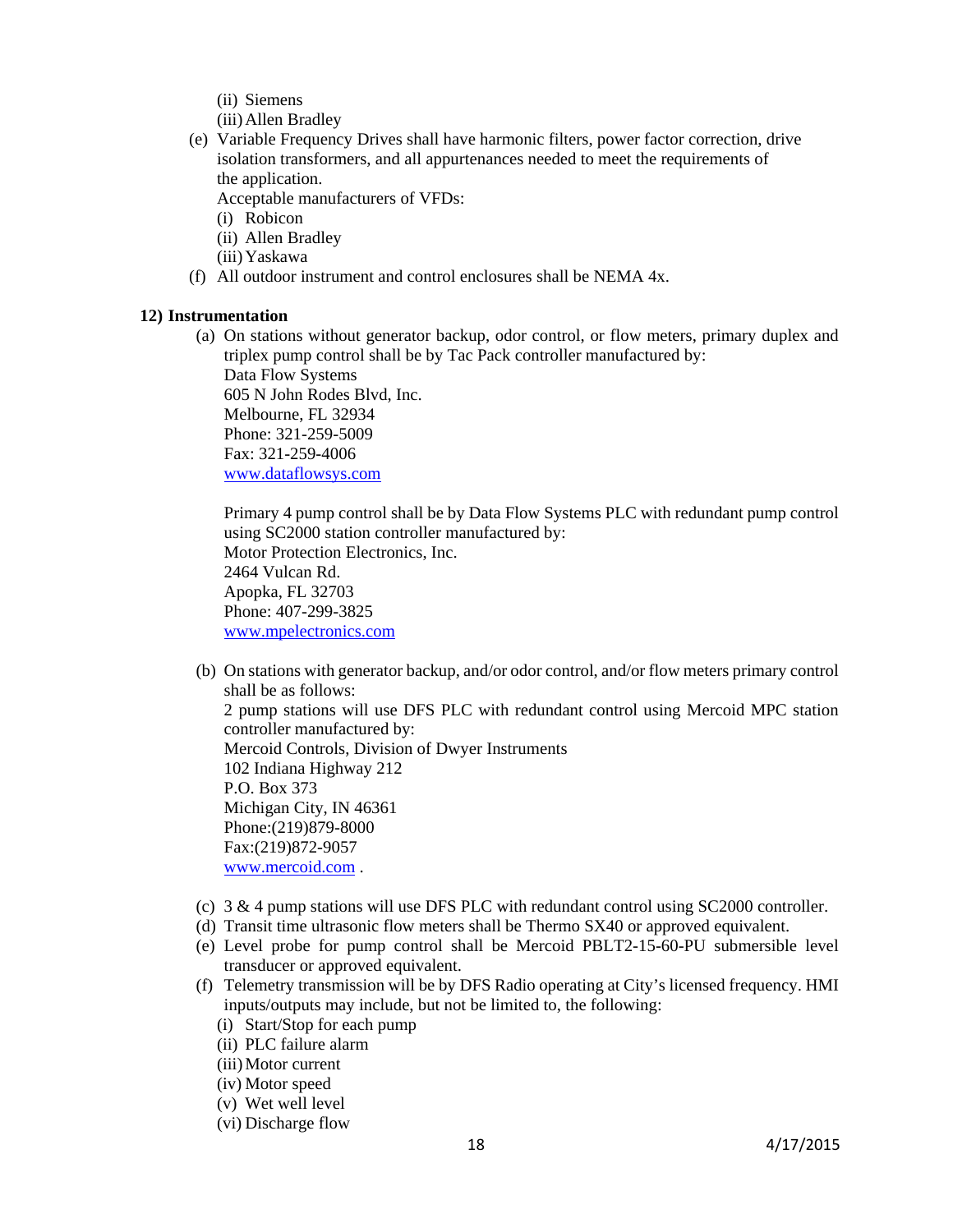- (vii) Discharge pressure
- (viii)Pump status Auto/Manual
- (ix) Run status On/Off
- (x) VFD failure alarm
- (xi) Wet well alarm Hi/Low
- (xii) Generator status Auto/Fail/Running/HOA position
- (xiii)Transfer Switch status
- (xiv)Security contacts
- (g) Contractor shall provide Owner with certificates of calibration for all instrumentation upon completion of installation.

#### **13) Backup Generator**

- (a) Where backup generator is specified by the COSM, the gen-set shall be Caterpillar, sized to fit application.
- (b) Acceptable automatic transfer switch manufacturers shall be:
	- (i) ASCO
	- (ii) Caterpillar

#### **14) Odor Control Method**

- (a) Bio filter,
- (b) Carbon filters,
- (c) Or other methods approved by the City
- All odor control methods shall be submitted for review and approval by the City.

#### **15) Operations and Maintenance Manuals**

- (a) Prepare a complete and detailed Operation and Maintenance Manual in the form of an instruction manual for the Owner. The manual is to be suitable for use in providing operation and maintenance instruction for each type and model of equipment, product, or systems furnished and installed under this contract.
- (b) Manuals are to be in addition to any information packed with or attached to the product when delivered. This information is to be taken from the product and provided as an attachment to the manual.
- (c) Include updated "as built" prints for all structural, mechanical, and electrical components.
- (d) Provide copies of the Manufacturer's warranties, guarantees, or service agreements.
- (e) Provide affidavit stipulating start of warranty periods for all equipment at full acceptance by COSM, with copies to all equipment vendors.

#### **16) Testing and Approval.**

- (a) Start up of the lift station shall be performed in the presence of the designated City Representative. Prior to start up, forty-eight (48) hours notice shall be given to the City.
- (b) Alternate Power Supply Present. A two (2) hour continuous load bank test of the generator shall be performed prior to connection to the transfer switch. Loads from ten (10%) percent to one hundred (100%) percent of rated capacity shall be checked for voltage, frequency, and fuel. Correct phasing between the generator and the station shall be verified, and a simulation of generator alarms shall be performed. A signed test report shall be provided to the City. A total of two (2) power failures shall be simulated.
- (c) All pump operations and alarm controls shall be demonstrated.
- (d) Training. A minimum one (1) day training session for the City staff shall be provided covering the system operation and basic maintenance of all aspects of the lift station, one (1) week notice shall be provided to the City for scheduling the training session.
- (e) As-Built Drawings. Upon completion of the project, as-built drawings shall be submitted to the City's inspector for review and approval. Once the as-builts are approved, two (2) hard copies, as well as one PDF and one DGN copy shall be submitted to the City. Each